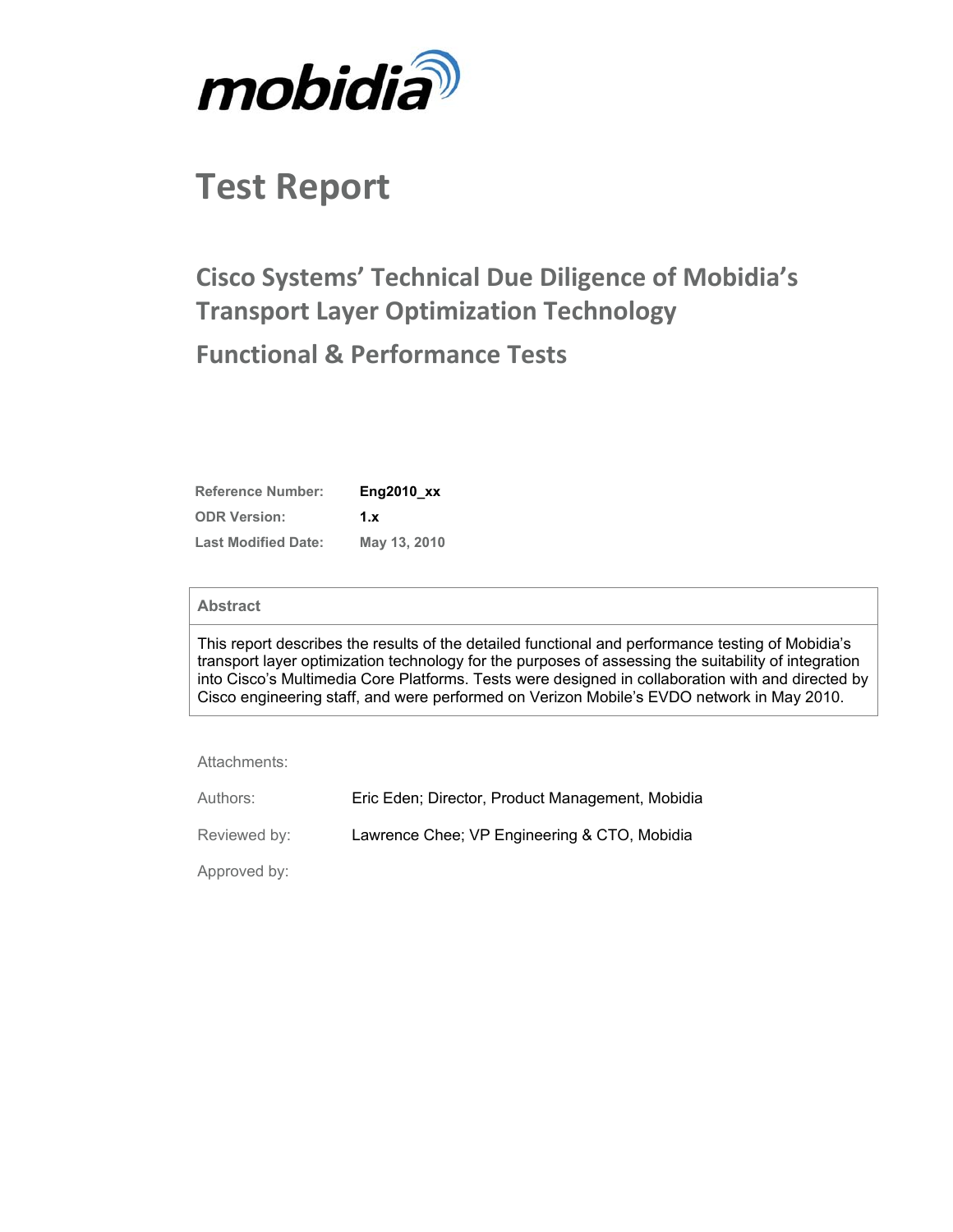## **Revision History**

| Date Filed   Description       | Author  |
|--------------------------------|---------|
| May 5, 2010   Document created | E. Eden |
|                                |         |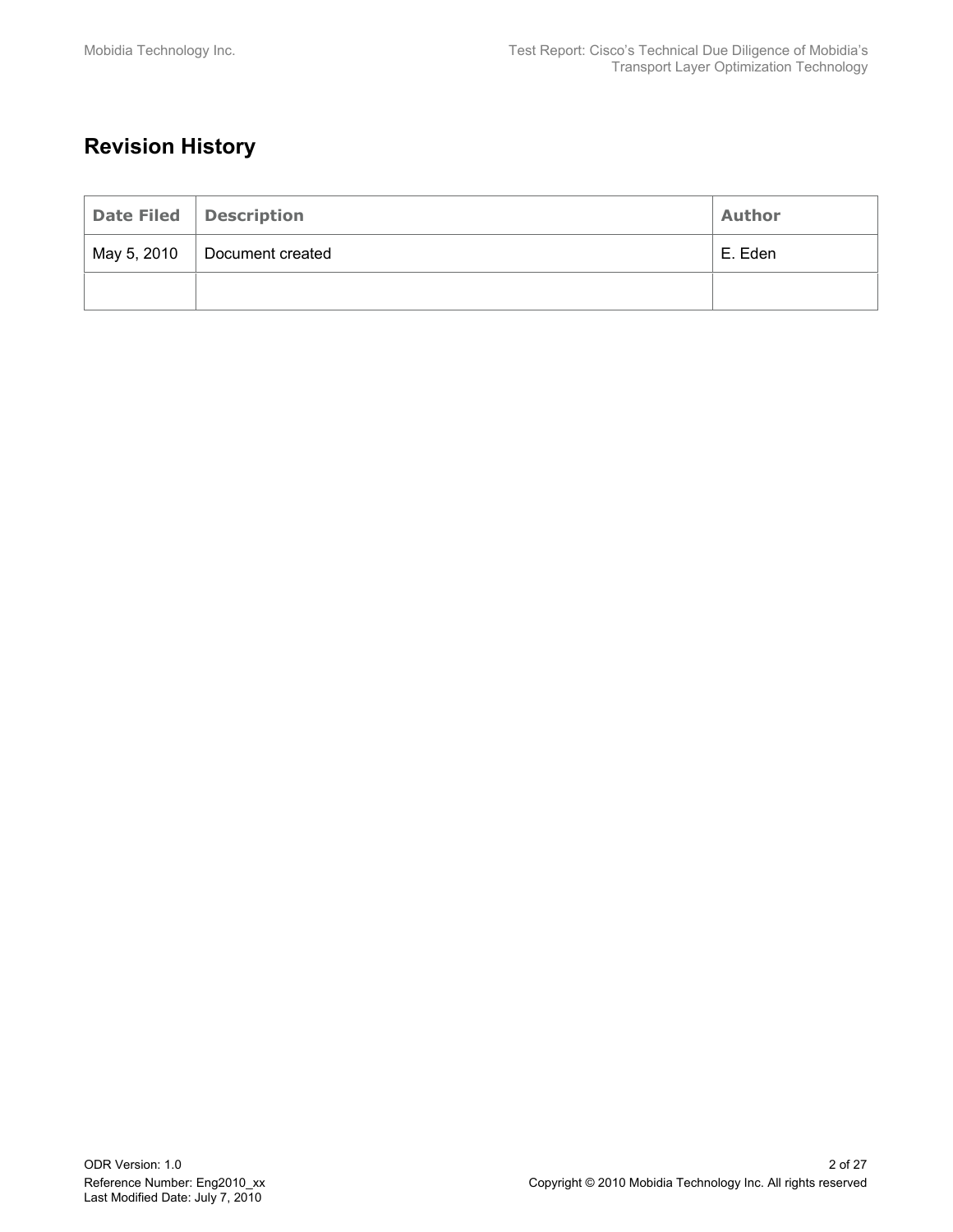## **Table of Contents**

| 1                       |            |  |
|-------------------------|------------|--|
| $\overline{2}$          |            |  |
| 3                       |            |  |
| $\overline{\mathbf{4}}$ |            |  |
|                         | 4.1        |  |
|                         | 4.2        |  |
|                         | 4.3        |  |
|                         | 4.4        |  |
| 5                       |            |  |
| 6                       |            |  |
| $\overline{7}$          |            |  |
|                         | 7.1        |  |
|                         | 7.2        |  |
|                         | 7.3        |  |
|                         | 7.4        |  |
|                         | 7.5        |  |
|                         | 7.6        |  |
|                         | 7.6.1      |  |
|                         | 7.6.2      |  |
|                         | 7.6.3      |  |
| 8                       |            |  |
|                         |            |  |
|                         | Appendix A |  |
|                         | Appendix B |  |
|                         | Appendix C |  |
|                         | Appendix D |  |
|                         | Appendix E |  |

Appendix F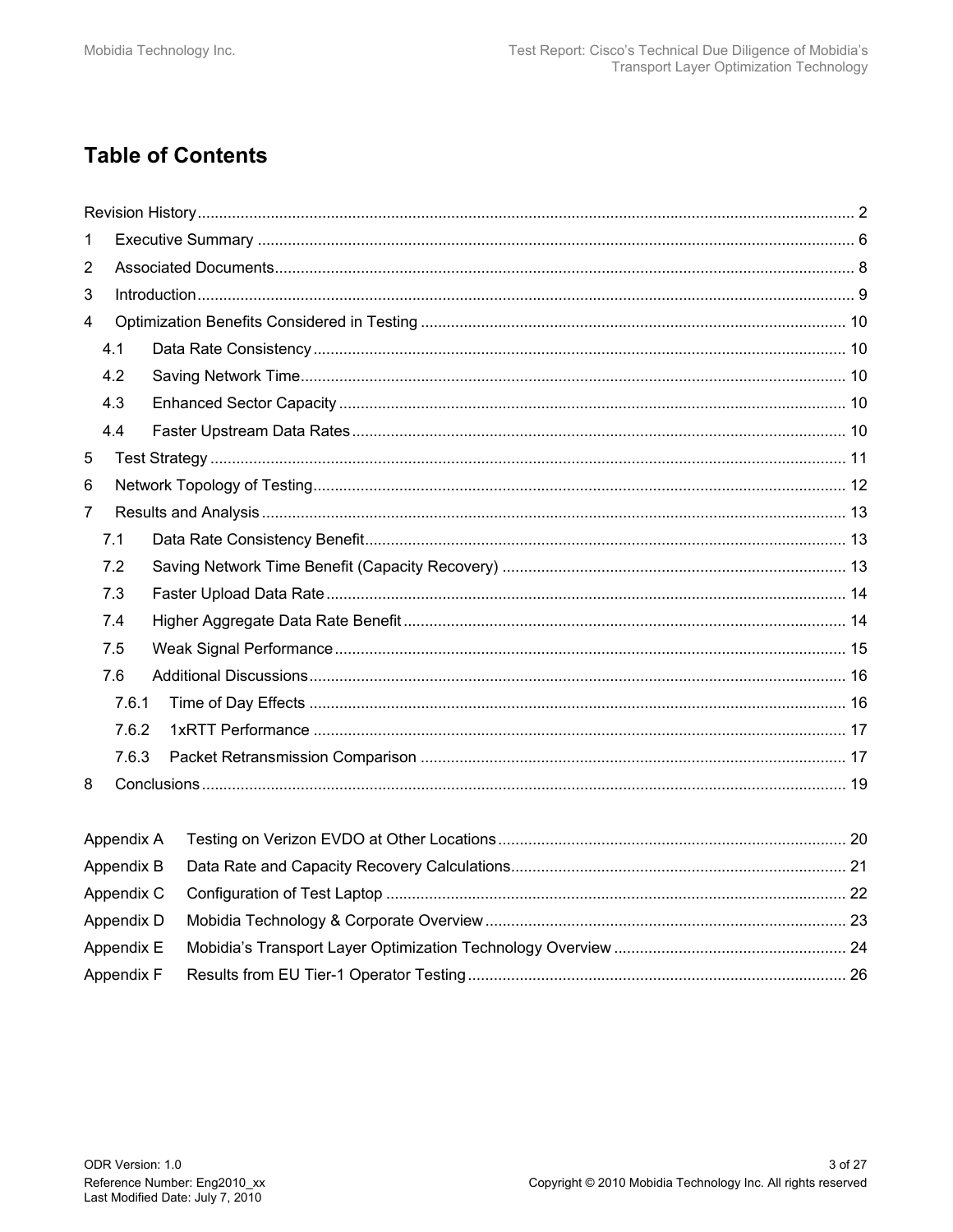## **List of Figures**

### **List of Tables**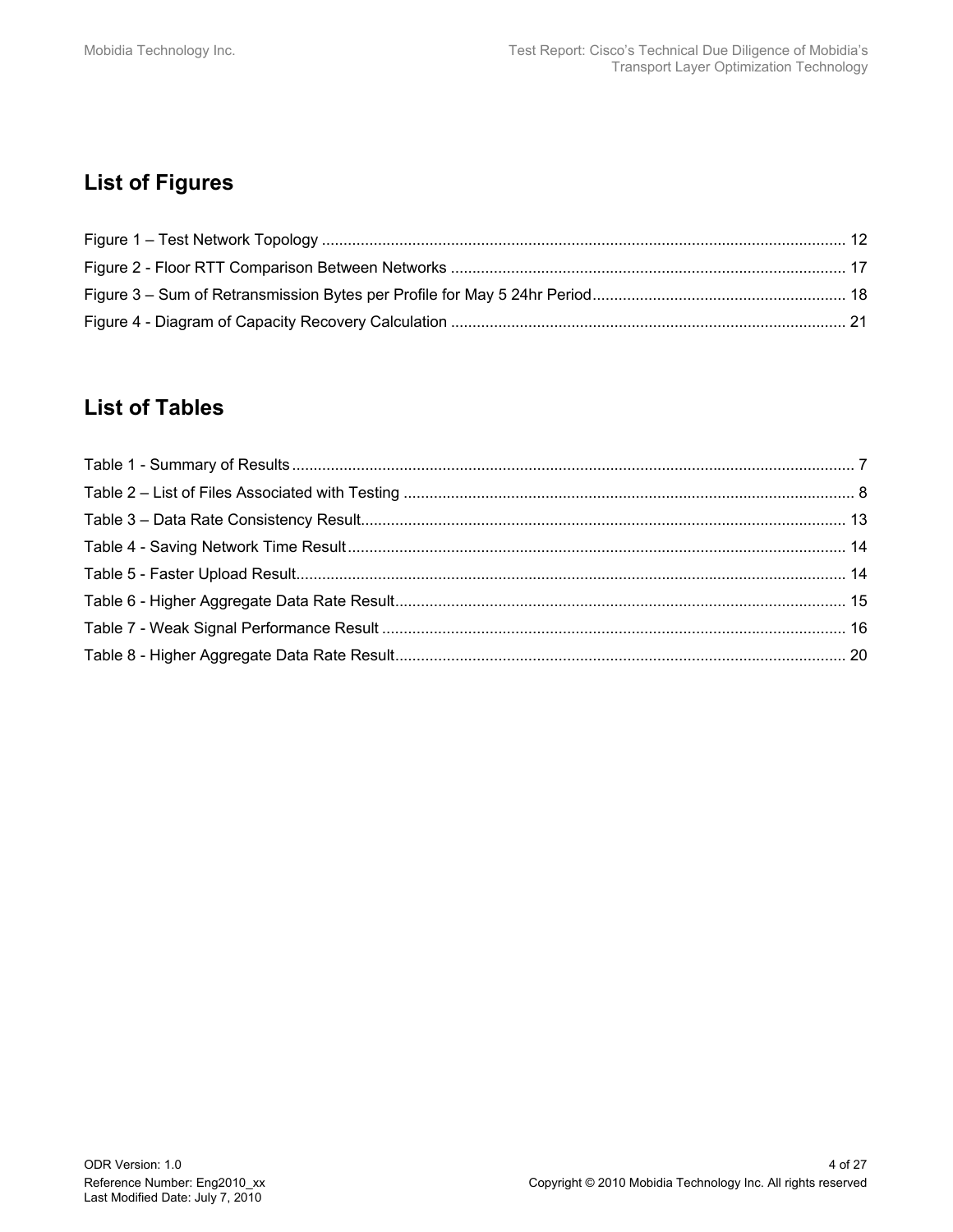## **Abbreviations**

- CR Capacity Recovery is metric describing benefit of DMP compared to TCP sessions
- DMP Dynamic Multimedia Proxy
- MAG Mobidia Advanced Gateway
- MIC Mobidia Intelligent Client
- TTC Time to Completion of a TCP or DMP session
- UE User Equipment: Laptop with USB 3G modem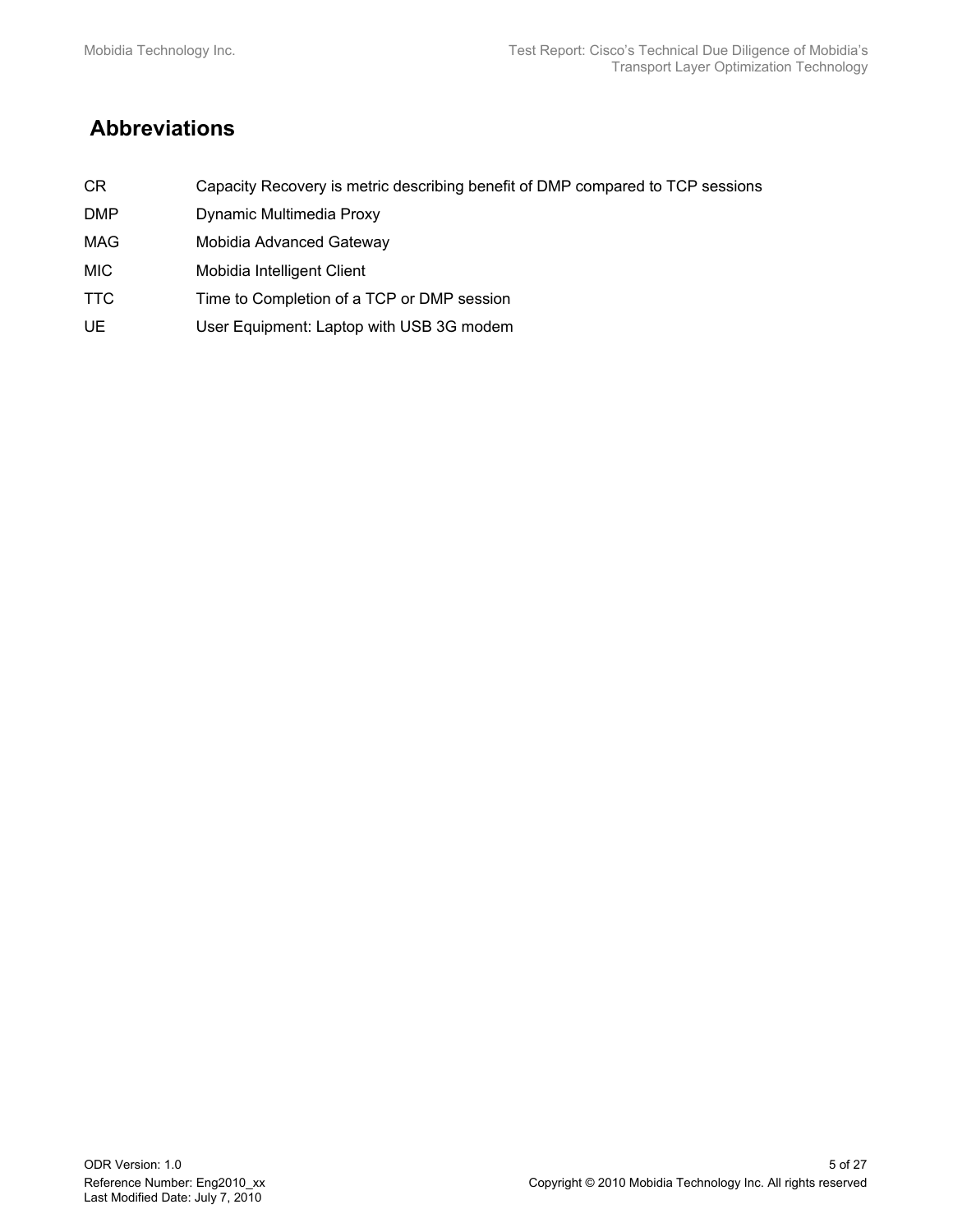### **1 Executive Summary**

Mobidia is a supplier of transport-layer optimization software that is deployed incrementally and transparently on existing mobile data network infrastructure to help mobile operators scale their networks to meet the ever-growing demand for mobile data.

At the recommendation of Vodafone Germany, in 2009, Starent Networks and Mobidia executives met to explore the integration of Mobidia's transport-layer optimization technology into Starent's ST-series of GGSNs. After preliminary technical discussions, Starent and Mobidia met again in December 2009 for detailed review of Mobidia's technology and preliminary commercial discussions.

In January 2010, Starent Networks (then acquired by Cisco Systems), communicated to Mobidia that, prior to full commercial discussions or detailed integration planning, further technical due diligence was required to demonstrate, to Cisco's satisfaction, the functional and performance characteristics of Mobidia's technology. Under the leadership of Brenda Boehm (Director, Business Development, Cisco Systems), and the technical direction of Ken Virgile (Architect, Cisco Systems), a demonstration and test of Mobidia's technology took place in Tewksbury, MA on May 3-6, 2010 to satisfy Cisco's technical due diligence requirements.

The identified objectives for the technology demonstration and testing were:

- To demonstrate to Cisco the functional and performance characteristics of Mobidia's technology on a public access network;
- To allow Cisco the direction of, and hands-on participation in, the testing, and ownership of the test results;
- To characterize the benefits of Mobidia's technology, generally, and demonstrate the technology specifically on a CDMA2000/EVDO(Rev A) network. (Previously Mobidia has completed Operatorsponsored testing only on UMTS/HSPA networks.)

The trial was conducted as follows:

- Testing was performed in accordance with mutually-developed and agreed Test Plan. The benefits of Mobidia's transport-layer optimization technology, according to the plan, are assessed relative to identical TCP transfers under the same network conditions.
- Testing was performed on public access (live network) EVDO connections, using retail user equipment from Verizon Mobile.
- Testing was performed by Cisco personnel with the assistance of Mobidia technical staff.
- Testing was performed in multiple Boston-area locations (Andover, and at Cisco's Tewksbury office).

Throughout the tests, Mobidia's transport-layer optimization technology demonstrated significant and repeatable increases to radio utilization. The test results demonstrated Mobidia's ability to optimize network resource usage through acceleration of data sessions. The results were consistent with typical test results of 15-30% increases in network efficiency that Mobidia has demonstrated in multiple Tier-1 operator trials around the world. In addition, testing was performed in typical and weak radio signal strength conditions. Testing also demonstrated that Mobidia's session robustness is on par with TCP, and that optimization benefits extended to extremely weak signal levels.

During the testing a total of 544 test runs of eight (8) traffic profiles were completed in two locations. This report is a summary of all data collected during the test period extending across multiple days.

A summary of the key results of the tests are provided in Table 1, below.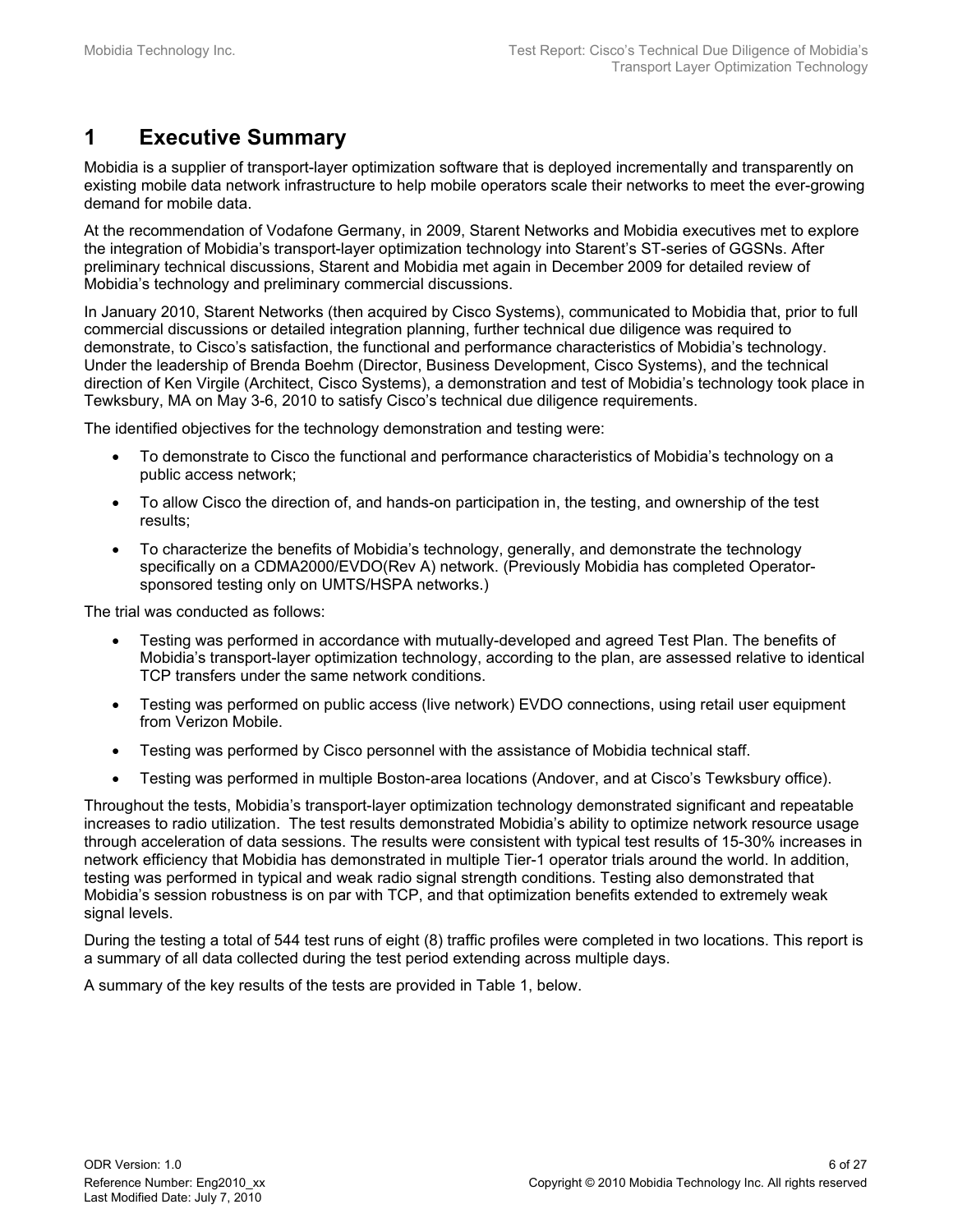#### **Table 1 - Summary of Results**

| <b>Traffic Type</b>                                                                                  |                                                                                                                                                                                                                                         | <b>Test Result, relative to same transfers</b><br>under the same network conditions<br>using TCP |                           |
|------------------------------------------------------------------------------------------------------|-----------------------------------------------------------------------------------------------------------------------------------------------------------------------------------------------------------------------------------------|--------------------------------------------------------------------------------------------------|---------------------------|
| Single-UE<br>Profiles                                                                                |                                                                                                                                                                                                                                         | 42%                                                                                              | higher realized data rate |
| (Represents<br>lightly loaded                                                                        |                                                                                                                                                                                                                                         | 31%                                                                                              | higher realized data rate |
| sector with<br>higher per<br>user<br>bandwidth<br>rates)                                             |                                                                                                                                                                                                                                         | 24%                                                                                              | higher realized data rate |
|                                                                                                      |                                                                                                                                                                                                                                         | 68%                                                                                              | higher realized data rate |
| Multi-UE<br>Profile                                                                                  | Aggregate simultaneous data rate increase of<br>representative traffic mix for multiple DMP users                                                                                                                                       | 22%                                                                                              | higher realized data rate |
| (Represents<br>a loaded<br>sector with<br>lower per<br>user<br>bandwidth<br>rates due to<br>sharing) | Multi-UE aggregate Capacity Recovery (CR) for<br>This value is directly comparable to results from<br>previous testing performed on Tier-1 operator<br>networks, including Vodafone Phase 4 result on UMTS<br>network (see Appendix F). | $20\%$ *                                                                                         | Capacity Recovery (CR)    |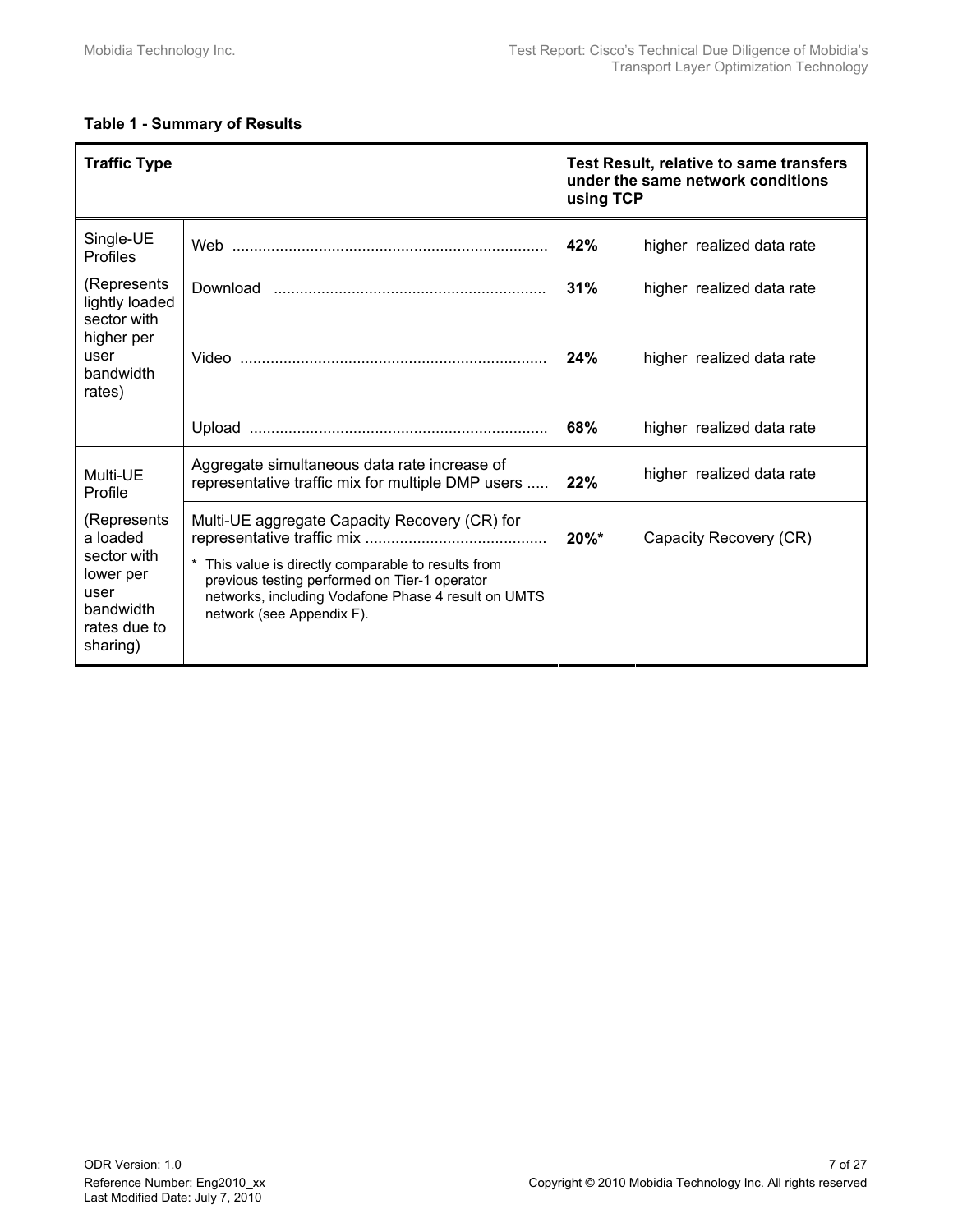### **2 Associated Documents**

Table 2 provides a list of the files associated with the testing. The test data spreadsheet includes all data collected in the test period, and calculations all summary values.

**Table 2 – List of Files Associated with Testing** 

| <b>Document</b>    | <b>Description</b>                                                                  | <b>File Name</b>                                                  |
|--------------------|-------------------------------------------------------------------------------------|-------------------------------------------------------------------|
| <b>Test Report</b> | This document.                                                                      | 2010 05 Mobidia Technical Due Diligence Report May                |
|                    | Description and discussion<br>of test results.                                      | 11 2010.pdf                                                       |
| <b>Test Plan</b>   | Detailed description of tests<br>and test coverage,<br>infrastructure, topology.    | Mobidia VZ Test Plan for Cisco Final May 11 2010.pdf              |
| Results summary    | Spreadsheet containing all<br>data, calculations and a<br>summary of results sheet. | <b>Mobidia VZ Test Data and Calculations May 11</b><br>$2010$ x s |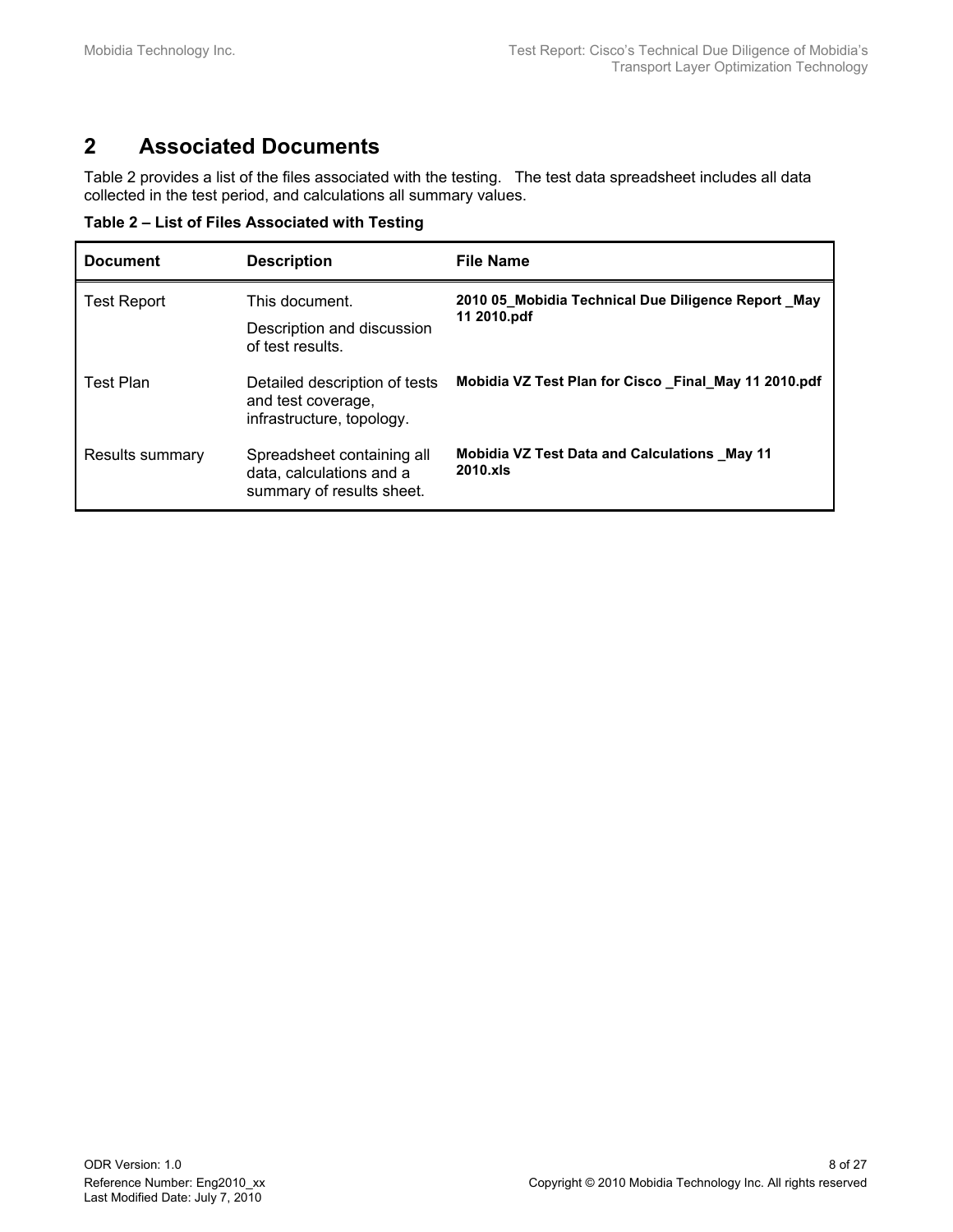## **3 Introduction**

Mobidia Technology Inc. is a Vancouver, Canada based software vendor that provides a transport-layer optimization solution to make mobile data networks more efficient by accelerating data sessions. The technology is complimentary to other optimization solutions, such as compression, and deploys transparently to existing network infrastructure. Mobidia's technology will reduce network resource requirements (RAN and backhaul) required to deliver the same or better mobile broadband user experiences.

Over the last two years, Mobidia has been performing detailed testing on mobile networks around the world, characterizing the efficacy of Mobidia's transport optimization technology for various and varied deployed networks. Similar to most mobile network optimization solutions, its performance is sensitive to network topology and network conditions; a fact that motivates local testing.

Extensive testing in Europe and Asia on UMTS/HSPA networks has repeatedly demonstrated Mobidia's ability to increase network efficiency by 15-30%. During a recent and significant trial in collaboration with a Tier-1 operator, Mobidia demonstrated an overall optimization benefit of 22.4% in fully-loaded network scenarios. This substantive finding represents the value of Mobidia's technology during peak load and capacity constrained conditions. General network performance and user experience during these conditions are used to assess renewed or additional network investments. The benefits of Mobidia's optimization technology act to directly decrease or defer these CAPEX costs.

The testing and results described in this report are a detailed assessment of Mobidia's transport optimization performance on Verizon Mobile's EVDO RevA network. The optimization provides performance gains in mobile topologies and these gains are measured relative to TCP under the same conditions, at the same time, for the same data. The results are based on file transfers (runs) at fixed intervals, over many hours, on multiple days. To enable efficient testing, an automated framework was utilized to manage session initiation and to collate captured data. Laptops (Windows Vista) with retail Verizon EVDO USB modems and data plans were used in the tests.

The following sections present and discuss the results of the tests.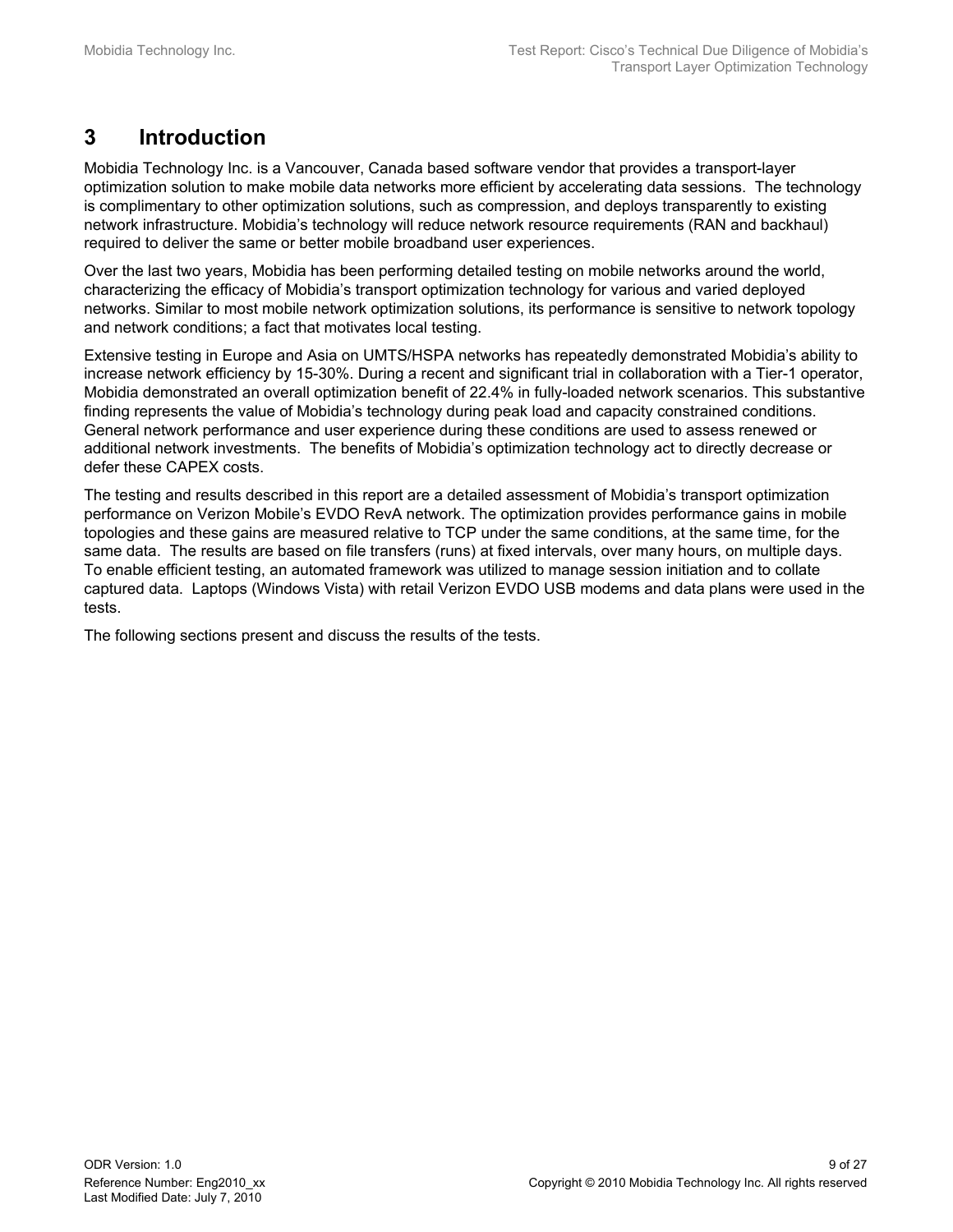### **4 Optimization Benefits Considered in Testing**

In collaboration with Cisco, Mobidia established four primary optimization benefits to measure on the Verizon network during the testing.

### **4.1 Data Rate Consistency**

During busy hours, the downlink backhaul often becomes congested, resulting in significantly slower TCP data rates. Mobidia's transport layer optimization technology deals with congestion more efficiently than TCP, as the data rate for Mobidia-enabled devices is less impacted by congested conditions. Based on testing on HSPA networks, Mobidia's downlink data rate will typically be 15% faster or more than the TCP downlink data rate when there is backhaul congestion. In cases of significant congestion, Mobidia's downlink data rate has been observed to reach levels 30% or greater than TCP.

### **4.2 Saving Network Time**

In order to maximize network throughput and minimize network time consumption of each transfer, network resources must be fully utilized when they are available (unshared). Network resource sharing and congestion is reduced by completing sessions faster. With faster session completion times, the onset of congestion is delayed and the probability of sharing resources is lower. In typical mobile data networks, Mobidia completes sessions faster by realizing data rates 5-15% greater than TCP.

### **4.3 Enhanced Sector Capacity**

Compared to TCP, Mobidia better utilizes the provided connection resources. The sector resources allocated to each UE (and the resulting connection rate) are defined by the Node B/BTS. Yet, there remains an opportunity to achieve higher (realized) throughput due to enhanced layer 4 efficiency from being tuned to mobile connections and topology. By more effectively utilizing these allocated resources, a higher aggregate throughput is achieved.

#### **4.4 Faster Upstream Data Rates**

TCP does not take maximum advantage of RAN scheduling algorithms. Mobidia's uplink data rate is typically 30-50% faster than TCP.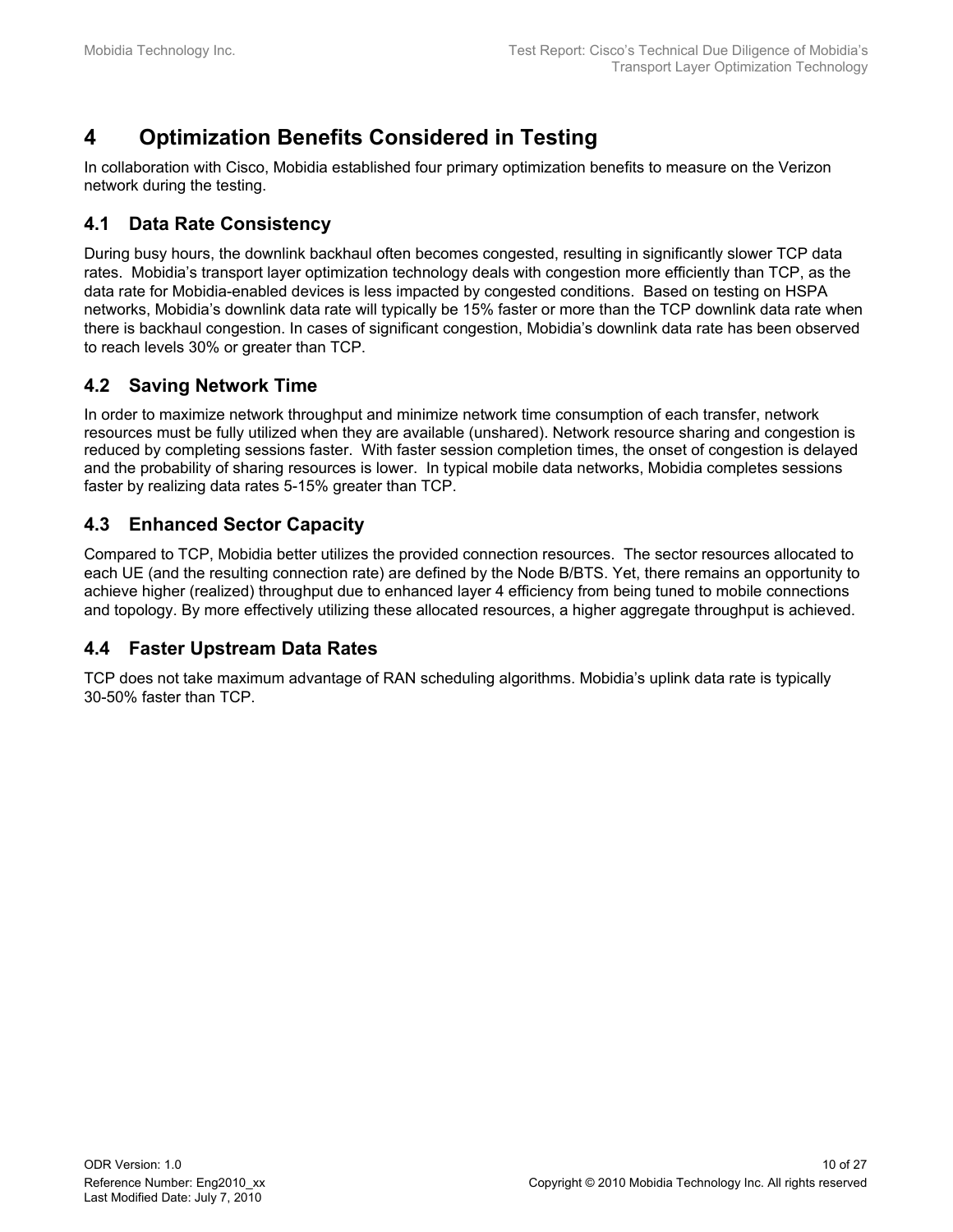### **5 Test Strategy**

The objective of the tests defined in the plan was to enable a direct comparison between session completion times for various traffic types when Mobidia transport layer optimization (DMP) is enabled, and when it is not (TCP). The testing is a comparison between DMP and TCP. The test has been designed to provide a clear and efficient comparison captured in real-world conditions, and hence, is representative of actual, real network benefits.

The test environment included the following characteristics:

- Public access ("live") Verizon EVDO network with connection using retail Verizon 3G USB dongles,
- A variety of traffic types (download, HTTP web, and video) representative of current mix of traffic on mobile networks,
- Variety of network conditions, all times of day were included in the testing,
- Two locations representing different radio signal strength scenarios, classified as typical and weak.

Testing consists of a succession of TCP and DMP transfers over extended periods for each of the traffic profiles. Transfers alternate between TCP and DMP to capture similar conditions that allow for direct comparison.

A test run is defined as having an identical traffic profile executed twice, back-to–back (once for TCP and once for DMP). Completing a single pass of all of the traffic profiles defined a test cycle, and the test cycle was repeated on scheduled intervals over the test period. A set of runs for each traffic profile over the test period is captured and reported. The results constitute a statistically-significant, averaged comparison that is fully representative of live network conditions.

The test period for the testing described in this report was 24 hours and this was repeated on successive days beginning on May 3, 2010 and ending on May 6, 2010. In this way the profile cycling over the test period included all traffic types and is highly representative of all conditions present on the network.

Testing was also considered under conditions of weak radio signal. This was accomplished by testing at two unique locations – one with typical signal strength, and the second known to experience weak signal strength. The following conditions as a result were tested:

- Typical > -75dBm, and
- $Weak \leq -90d$ Bm.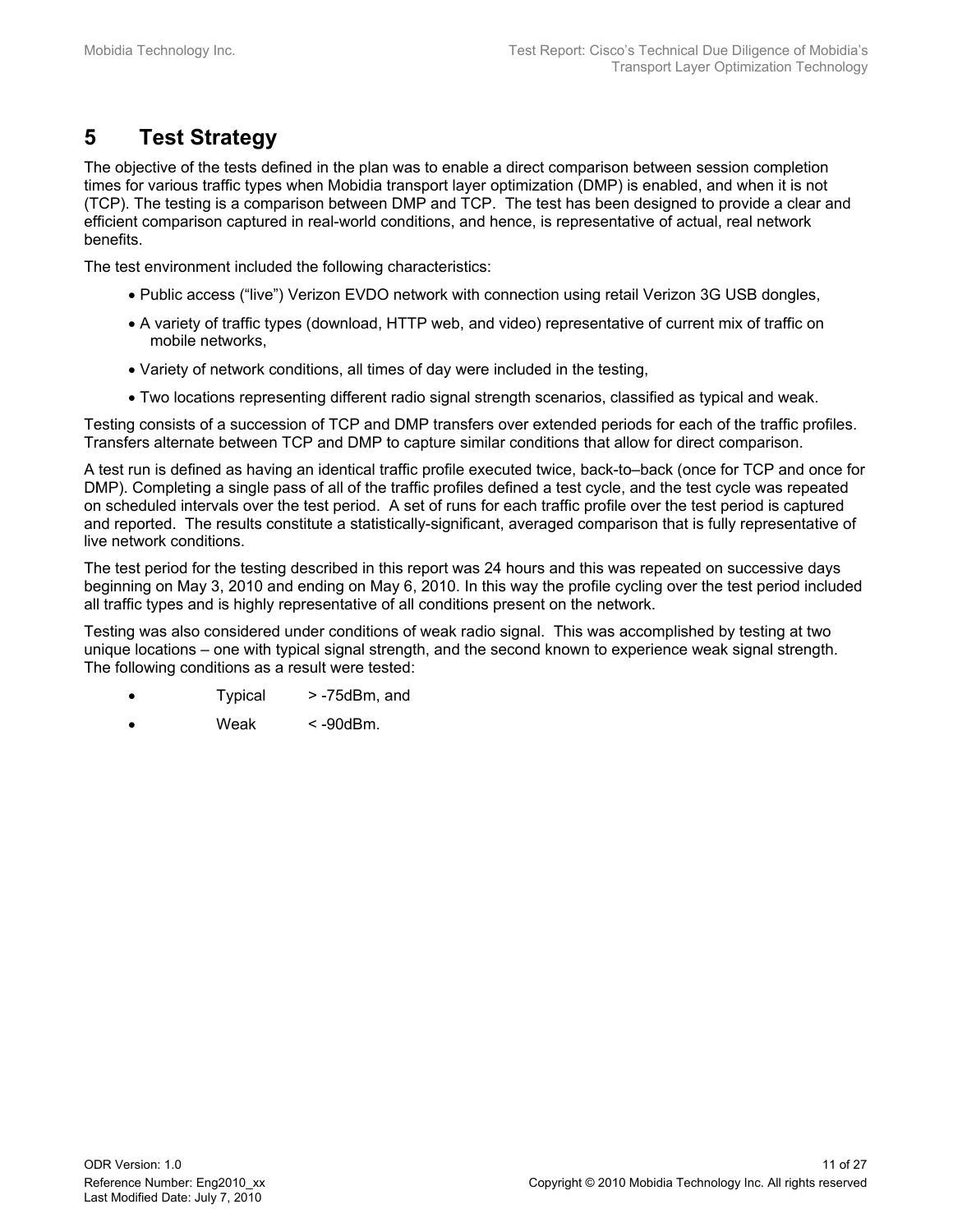## **6 Network Topology of Testing**

The network topology for the testing described in this document assumed servers installed in a collocation facility in the Boston area. This architecture is assumed to perform equivalently to a topology with the Mobidia optimization server deployed in the mobile core, or integrated within the GGSN.

The data paths for DMP and TCP are identical to ensure a fair comparison, as shown in Figure 1.



**Figure 1 – Test Network Topology**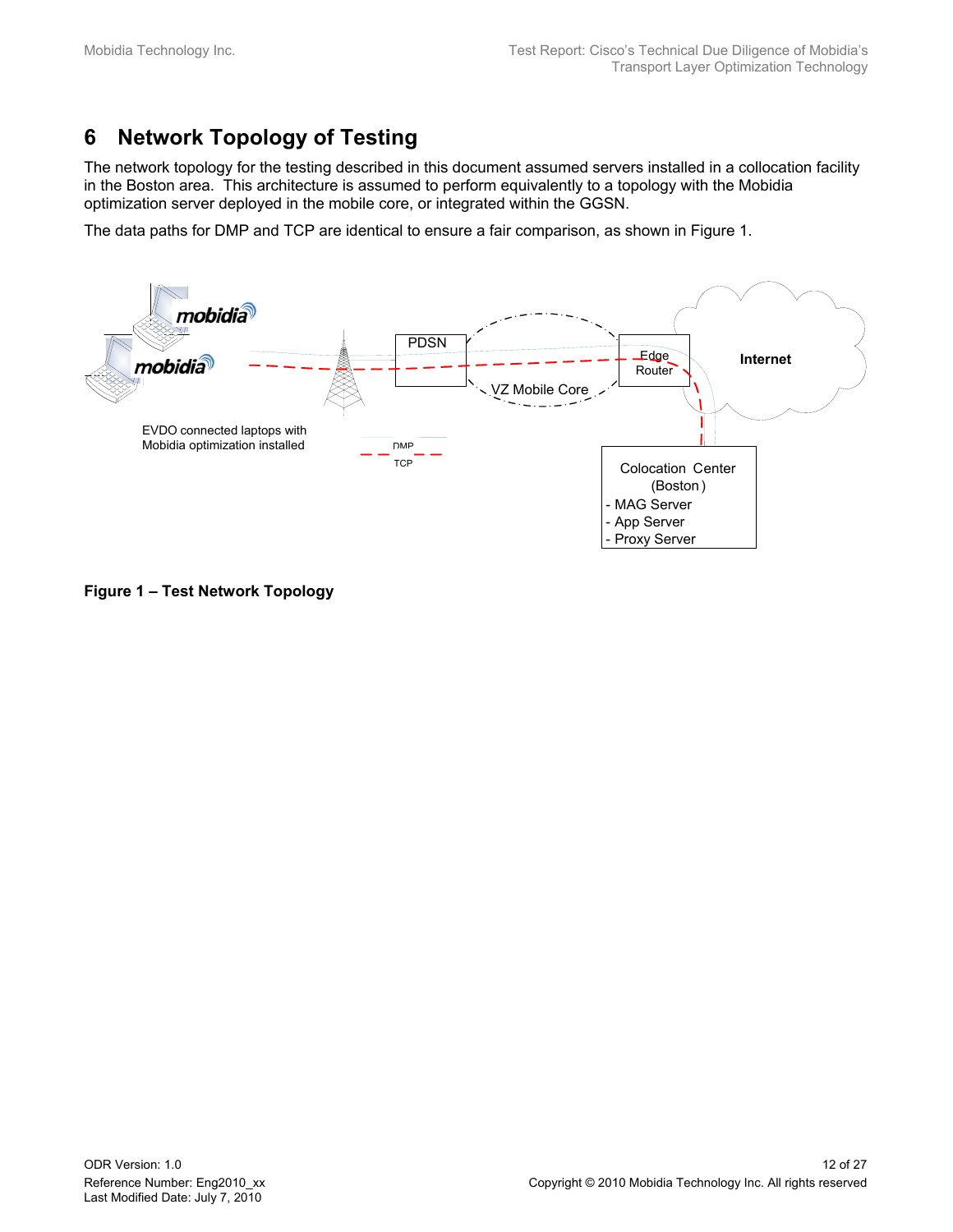### **7 Results and Analysis**

Testing ran over successive days May 3-6, 2010, in either La Quinta Hotel in Andover, MA, or at the Cisco office in Tewksbury, MA. The La Quinta location represented typical radio signal conditions and was chosen randomly in an area (Andover) that was known to satisfy typical signal strength requirements needed to facilitate reliable comparative testing. The Cisco office provided the environment of weak radio signal strength.

#### **7.1 Data Rate Consistency Benefit**

Data rate consistency is measured as the realized data rate of DMP relative to TCP, and is a benefit associated with the capacity recovery (CR) benefit discussed in the next section. The perspective taken in the test plan is to identify how user experience is maintained during busy hours when network congestion contributes to limit the realized data rate below the available data rate. This benefit is measured as the realized data rate relative to TCP under the same conditions (testing is a comparison between alternate TCP and DMP transfers over the same time period for identical data). Under busy hour conditions Mobidia layer 4 optimization attempts to fully utilize the available radio resource.

Differentiating congested from typical conditions was not possible due to a lack of modulation in round-trip-time RTT (see Section 7.6.1) over the day. Identifying this trend would clearly isolate and differentiate busy hours from non-busy hours in the captured data. Nevertheless, the testing demonstrated significant increases in radio utilization and enhanced user experience as the typical state of the network provided conditions whereby optimization benefits were generated.

During testing on other operator's UMTS networks, busy hour behaviours of substantially or clearly increased RTT resulted in a marked difference between DMP and TCP performance during busy hours.

Without a clearly identified busy hour period and associated characteristic, the time of day contributions and source data presented here in Table 3 are identical to those described for the saving network time benefit in Section 7.2. This is instead of separating busy hours from non-busy hours and reporting the benefit separately.

| Benefit: Data rate consistency<br>Location: La Quinta, Andover, MA<br>Observed Signal Strength: Average -72dBm, Peak -68dBm |                        |                                                                                                |  |
|-----------------------------------------------------------------------------------------------------------------------------|------------------------|------------------------------------------------------------------------------------------------|--|
| <b>Traffic type</b>                                                                                                         | <b>Expected Result</b> | <b>Test Result, relative to</b><br>same transfers under<br>same conditions using<br><b>TCP</b> |  |
| Download                                                                                                                    |                        | 31% higher data rate                                                                           |  |
| Web                                                                                                                         | $15 - 30%$             | 42% higher data rate                                                                           |  |
| Video                                                                                                                       |                        | 24% higher data rate                                                                           |  |

#### **Table 3 – Data Rate Consistency Result**

### **7.2 Saving Network Time Benefit (Capacity Recovery)**

The value of saving mobile network time is to reduce periods of time when radio resources are shared, and to delay the onset of congestion. This is achieved by completing sessions when resources are available and not missing an opportunity to send. A comparative assessment of time to complete sessions between DMP and TCP provides measure of optimization performance gain (see Appendix B for the details of this calculation). The capacity recovery metric takes the perspective of completing sessions faster and getting off of the network. Note, capacity recovery metric has been used in previous testing.

Table 4 summarizes the relative benefit in aggregate of DMP over TCP as capacity recovery for the testing during all three 24hr test periods for the three traffic types: download, web, and video.

Last Modified Date: July 7, 2010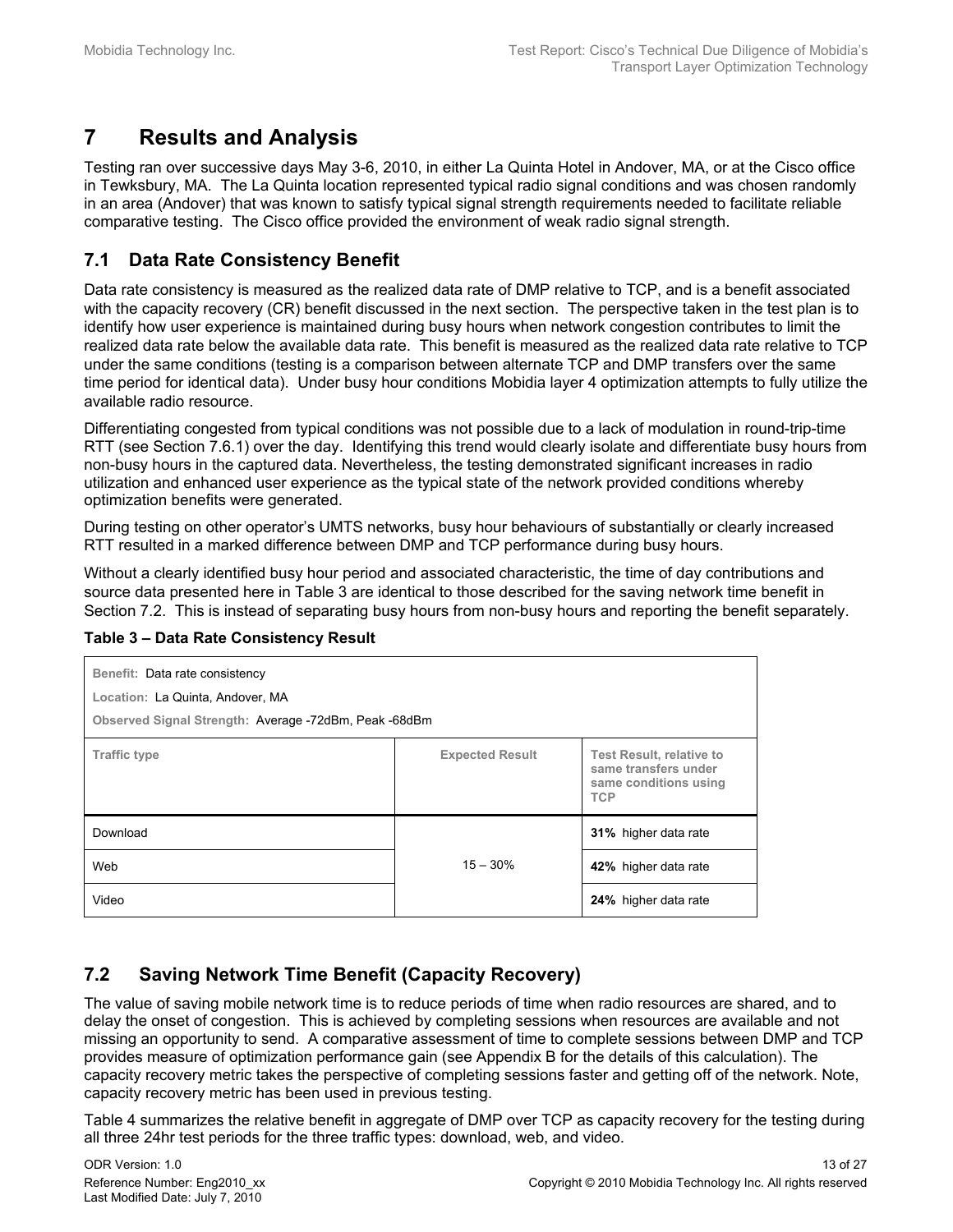#### **Table 4 - Saving Network Time Result**

| Benefit: Saving network time (non-congested)<br>Location: La Quinta, Andover, MA<br>Observed Signal Strength: Average -72dBm, Peak -68dBm |           |                         |  |
|-------------------------------------------------------------------------------------------------------------------------------------------|-----------|-------------------------|--|
| <b>Expected Result</b><br><b>Traffic type</b><br>Test Result, relative to same<br>transfers under same conditions<br>using TCP            |           |                         |  |
| Download                                                                                                                                  |           | 23.4% capacity recovery |  |
| Web                                                                                                                                       | $5 - 15%$ | 29.8% capacity recovery |  |
| Video                                                                                                                                     |           | 19.2% capacity recovery |  |

### **7.3 Faster Upload Data Rate**

As mobile users increasingly utilize social network services and upload pictures and videos, the upload requirements on the mobile network logically increase. It then is important to utilize upstream resources as efficiently as possible. The same complete-sessions-faster logic assumed for download applies to upload.

The assessment used in this report was the relative realized data rate of DMP compared to TCP for identical transfers. As with all tests described in this report the comparison runs are successively completed over 24 hour periods. The results reported in Table 5 are an aggregation of all upload runs.

#### **Table 5 - Faster Upload Result**

| Benefit: Faster upload data rates<br>Location: La Quinta, Andover, MA<br>Observed Signal Strength: Average -72dBm, Peak -68dBm |                        |                                                                               |  |
|--------------------------------------------------------------------------------------------------------------------------------|------------------------|-------------------------------------------------------------------------------|--|
| <b>Traffic type</b>                                                                                                            | <b>Expected Result</b> | Test Result, relative to same<br>transfers under same conditions<br>using TCP |  |
| FTPSwpUp                                                                                                                       | 40% to 100% faster     | 68% faster                                                                    |  |

### **7.4 Higher Aggregate Data Rate Benefit**

This test is defined with multiple UEs performing simultaneous transfers. A mix of DMP and TCP users is included in the test to support the assessment of DMP impacts on non-DMP users, and also to assess the aggregate impact of DMP for the four UE group. The traffic transferred in this test is consistent with the 40%-  $30\%$ -30% (web-download-video) traffic profile that is typical of North American mobile networks<sup>1</sup>.

The impact of DMP on the TCP user in a mix of DMP/TCP users observed in Andover was 95%. Previous testing in central Boston resulted in a significantly higher 99%. This difference is the result of relative signal strength differences between the UE within the Andover group with the TCP user unfortunately having the lowest signal strength. In tests on other (UMTS) networks, values of 99% to 104% are typical for the relative impact of DMP on TCP users.

l

<sup>&</sup>lt;sup>1</sup> Allot Mobile Trends, 2010 (http://www.allot.com/mobiletrends.html) which reports H2 2009 data.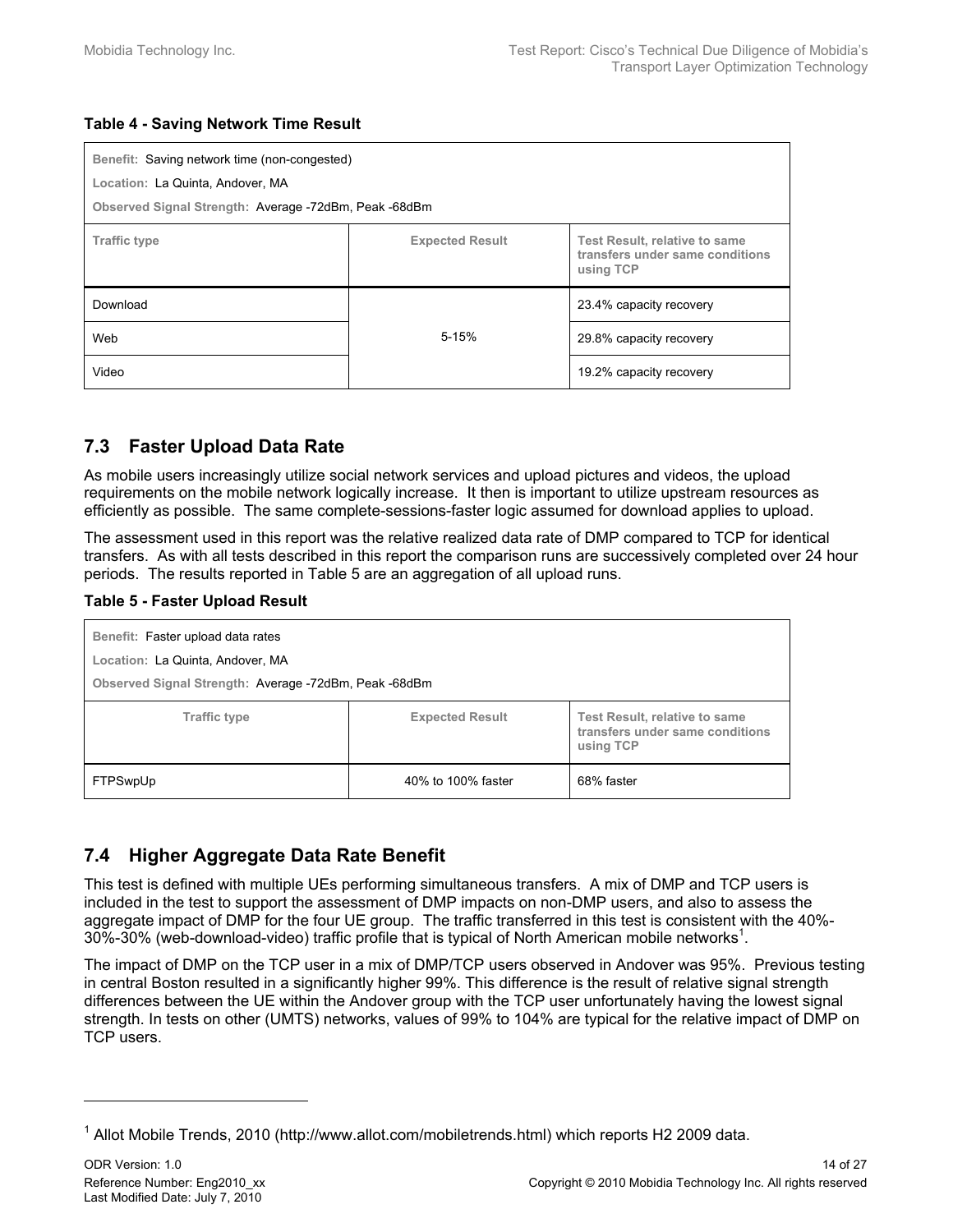| Benefit: Higher aggregate data rate (Multiple UE)<br>Location: La Quinta, Andover, MA                   |                                            |                                                                                      |  |
|---------------------------------------------------------------------------------------------------------|--------------------------------------------|--------------------------------------------------------------------------------------|--|
| Observed Signal Strength: Average -72dBm, Peak -68dBm                                                   |                                            |                                                                                      |  |
| <b>Traffic type</b>                                                                                     | <b>Expected Result</b>                     | <b>Test Result, relative to same</b><br>transfers under same conditions<br>using TCP |  |
| Aggregate simultaneous data rate increase<br>to multiple DMP users (UE2,3,4)<br>40/30/30 Traffic mix    | Positive impact for DMP users and          | 122% increased average realized<br>data rate                                         |  |
| Aggregate data rate increase to mix of users<br>(all users, mix of DMP and TCP)<br>40/30/30 Traffic mix | for aggregate                              | 115% increased average realized<br>data rate                                         |  |
| Impact of DMP on TCP user                                                                               | Minimal impact to TCP users within<br>test | 95% of realized data rate compared<br>to when multi-UE utilized only TCP.            |  |

#### **Table 6 - Higher Aggregate Data Rate Result**

### **7.5 Weak Signal Performance**

Generally, Mobidia optimization technology is not sensitive to signal strength but weak signal strength does impact testing by introducing failed runs and greater variability between transfers. It is clear that the ability to optimize will diminish in conditions of failed sessions and data rates that do not support the functionality of applications. A key success criterion in weak signal conditions is therefore to not negatively impact session completion success.

In summary, optimization did not adversely affect session completion success under extreme signal conditions, and optimization benefits were still present at minimal radio signal strength and reduced connection rates.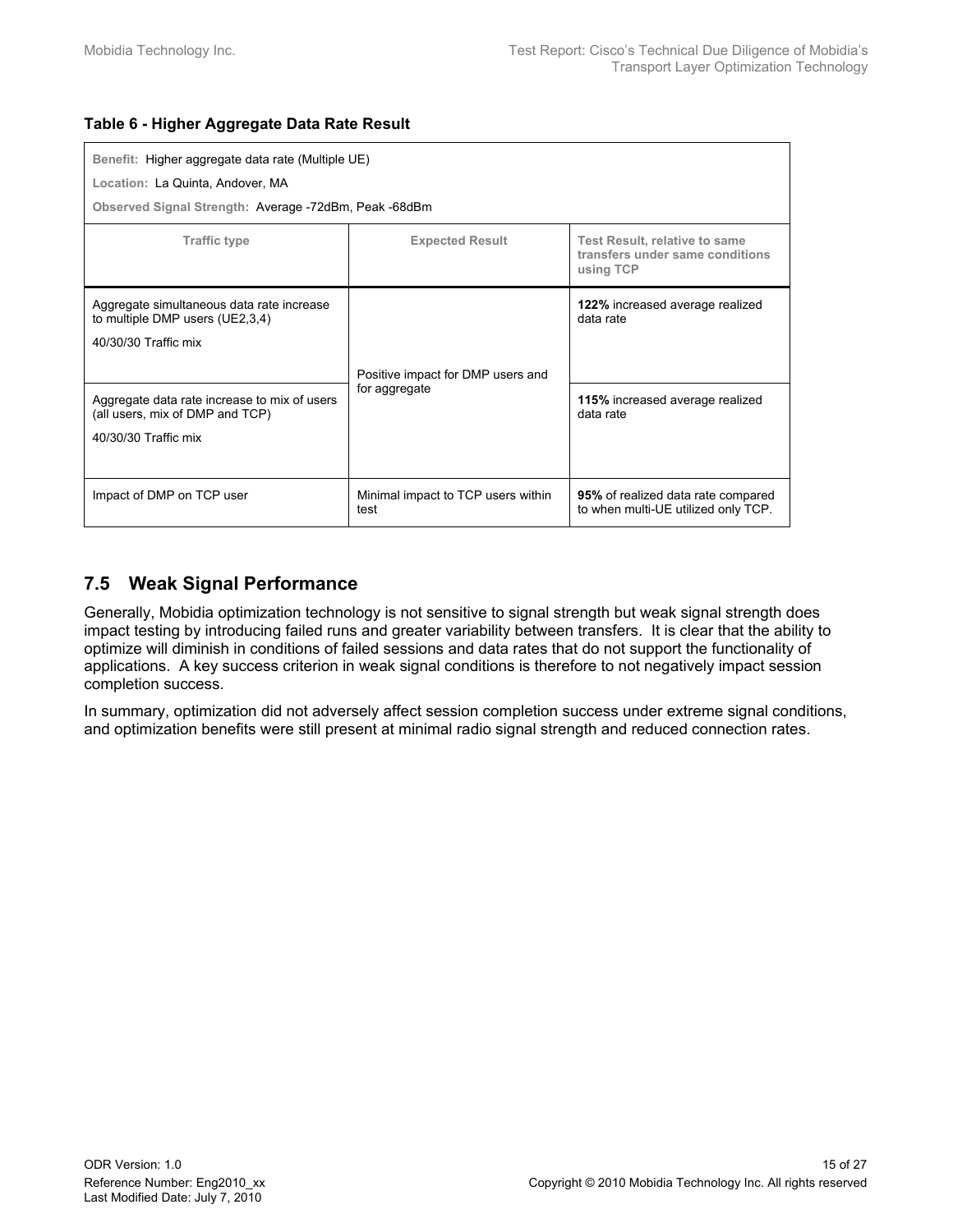#### **Table 7 - Weak Signal Performance Result**

| Benefit: Saving network time (non-congested)<br>Location: Cisco Office, Tewksbury, MA<br>Observed Signal Strength: Average -102dBm, Peak -96dBm |                                                                                                                                                                                                                                                                                                                                                                                              |                                                                                                                                                                                                                                                      |                                                                                                                                                                                   |  |  |
|-------------------------------------------------------------------------------------------------------------------------------------------------|----------------------------------------------------------------------------------------------------------------------------------------------------------------------------------------------------------------------------------------------------------------------------------------------------------------------------------------------------------------------------------------------|------------------------------------------------------------------------------------------------------------------------------------------------------------------------------------------------------------------------------------------------------|-----------------------------------------------------------------------------------------------------------------------------------------------------------------------------------|--|--|
| <b>Traffic type</b>                                                                                                                             | <b>Expected Result</b>                                                                                                                                                                                                                                                                                                                                                                       | Test Result, relative to same transfers under<br>same conditions using TCP                                                                                                                                                                           |                                                                                                                                                                                   |  |  |
| Download                                                                                                                                        | Optimization performance<br>typical of typical signal<br>strength conditions will<br>extend to low signal strength<br>to point when connection<br>resources are extremely<br>scarce.<br>Additional runs would be<br>required for reliable result<br>due to increased transfer to<br>transfer variability.<br>Failed session probability<br>will be the same as<br>observed for TCP sessions. | 6.26% capacity recovery<br>5 runs; 1 tool failure<br>A failure to capture error was recorded.                                                                                                                                                        |                                                                                                                                                                                   |  |  |
| Web                                                                                                                                             |                                                                                                                                                                                                                                                                                                                                                                                              | -22.0% capacity recovery<br>7 runs; 0 failures<br>A single extreme transfer time (3.5 times longer than<br>average) was observed, and if removed the CR<br>becomes +10.7%. This is a demonstration of<br>increased transfer-to-transfer variability. |                                                                                                                                                                                   |  |  |
| Video                                                                                                                                           |                                                                                                                                                                                                                                                                                                                                                                                              |                                                                                                                                                                                                                                                      | NA%<br>YouTube sessions failed for TCP and for DMP in 5<br>of 6 runs. A comparative performance assessment<br>was not possible.<br>6 runs; 5 failures for DMP, 5 failures for TCP |  |  |
| Upload                                                                                                                                          |                                                                                                                                                                                                                                                                                                                                                                                              | 13.36% capacity recovery<br>6 runs; 1 DMP failure, 0 TCP failure                                                                                                                                                                                     |                                                                                                                                                                                   |  |  |

### **7.6 Additional Discussions**

### **7.6.1 Time of Day Effects**

The round-trip-time (RTT) of packets can be used as an indicator of network congestion as signal strength and sharing of radio sector resources do not contribute to the RTT value. The floor RTT (FRTT) – or minimum RTT – was found to be stable during testing on Verizon's network. This is in contrast to UMTS testing in EU where a marked increase in the FRTT demarcated the operator-identified busy hours.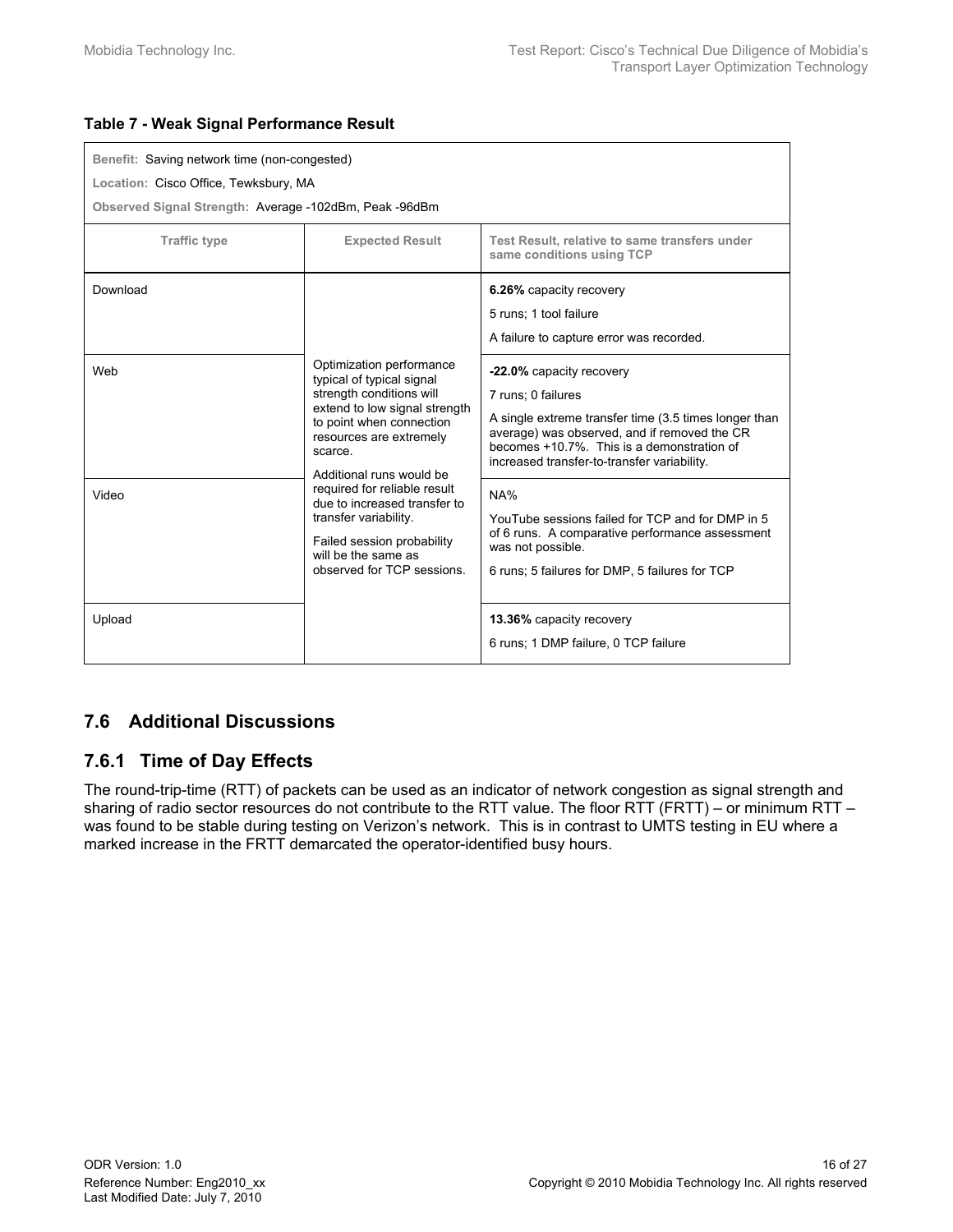

**Figure 2 - Floor RTT Comparison Between Networks** 

### **7.6.2 1xRTT Performance**

Testing on May 6 included a limited set of runs that appear to have used 1xRTT connections. This occurred in the early morning hours after 1 am. Considering the Web traffic profile, the average realized data rate of the five runs during this period dropped from a previous average of 600kbps to 75kbps. Transfers using DMP and TCP were both affected by the same rate drop to 1/8 of the previous average rate.

While 1xRTT was not a focus or objective of the testing, this unexpected condition provided data to assess DMP performance in 1xRTT mode and provided the data to confirm that DMP was fully operational in 1xRTT mode. For the limited data captured in 1xRTT mode, the capacity recovery was 34%. This value should not be extrapolated as a general 1xRTT result as it is based on limited data, and is based on a single profile. As a preliminary result, it can be concluded that an optimization benefit on 1xRTT is possible, and that in the cases when EVDO is unavailable and 1xRTT mode results, continued use of optimization would be recommended.

### **7.6.3 Packet Retransmission Comparison**

As Mobidia optimization manages the in-flight packets relative to the realized connection rate, it is interesting to look at a comparison of retransmitted bytes between DMP and TCP. Figure 3 is a plot of retransmitted packets captured during the May 4 test period (24 hours); all test periods show similar results. While DMP can dramatically reduce retransmitted packets, note that retransmission bytes were approximately 1% of total bytes sent.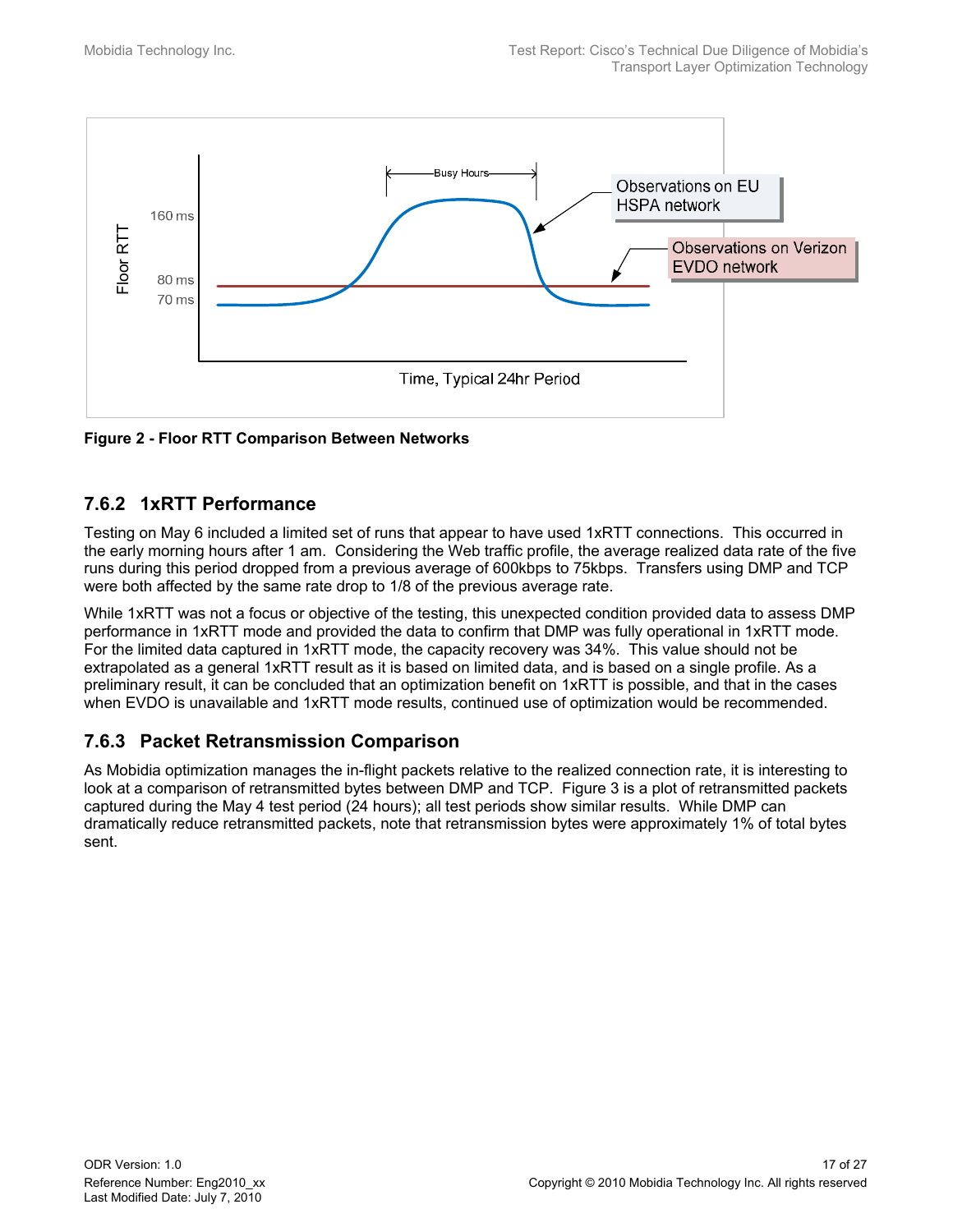

**Figure 3 – Sum of Retransmission Bytes per Profile for May 4 Test Period**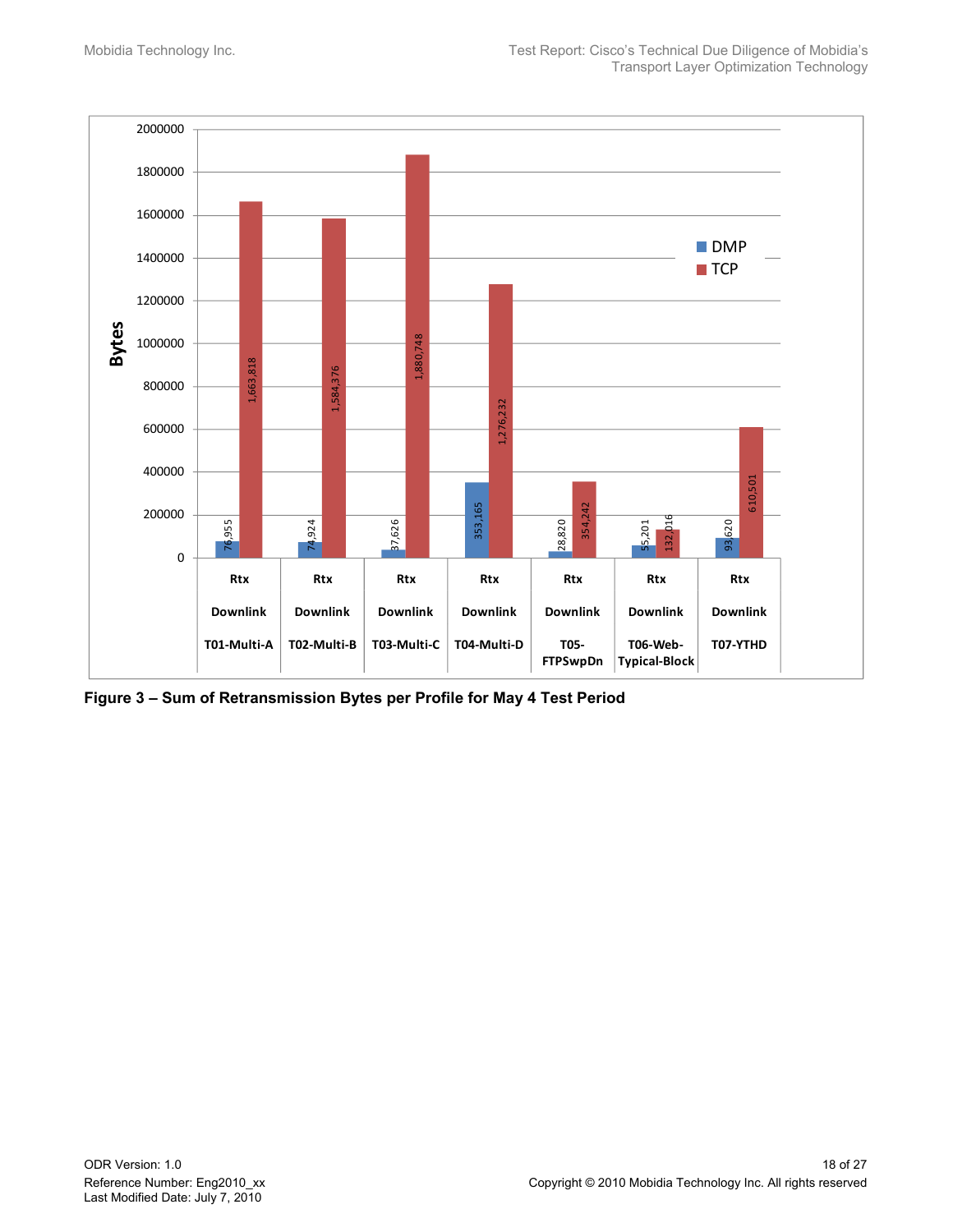## **8 Conclusions**

In collaboration with Cisco, Mobidia designed and executed testing of the transport-layer optimization technology on Verizon Mobile's EVDO network. Substantial benefits of using Mobidia's transport layer technology were demonstrated through the course of the testing. These benefits shown on an EVDO network were demonstrated to be similar to previous testing on UMTS networks. Specifically, the testing showed that for a traffic mix representative of real user's traffic, network performance gains of 20% and higher can be realized using Mobidia's technology.

The findings in this report are highly representative of Mobidia technology benefits. Testing was conducted over extended periods, over multiple days, and utilized a comprehensive set of traffic profiles. The results in this report are consistent with detailed testing on a Tier 1 EU operator's network. Therefore the results can be viewed positively and are sufficient to satisfy the technical due diligence process.

Further, weak signal performance and performance in 1xRTT mode proved satisfactory. While testing was not exhaustive in these operating scenarios, Mobidia optimization robustness and operating range was demonstrated to be appropriate and sufficient for real world application.

Results reported in this document represent a true and fair characterization of Mobidia's transport layer optimization technology.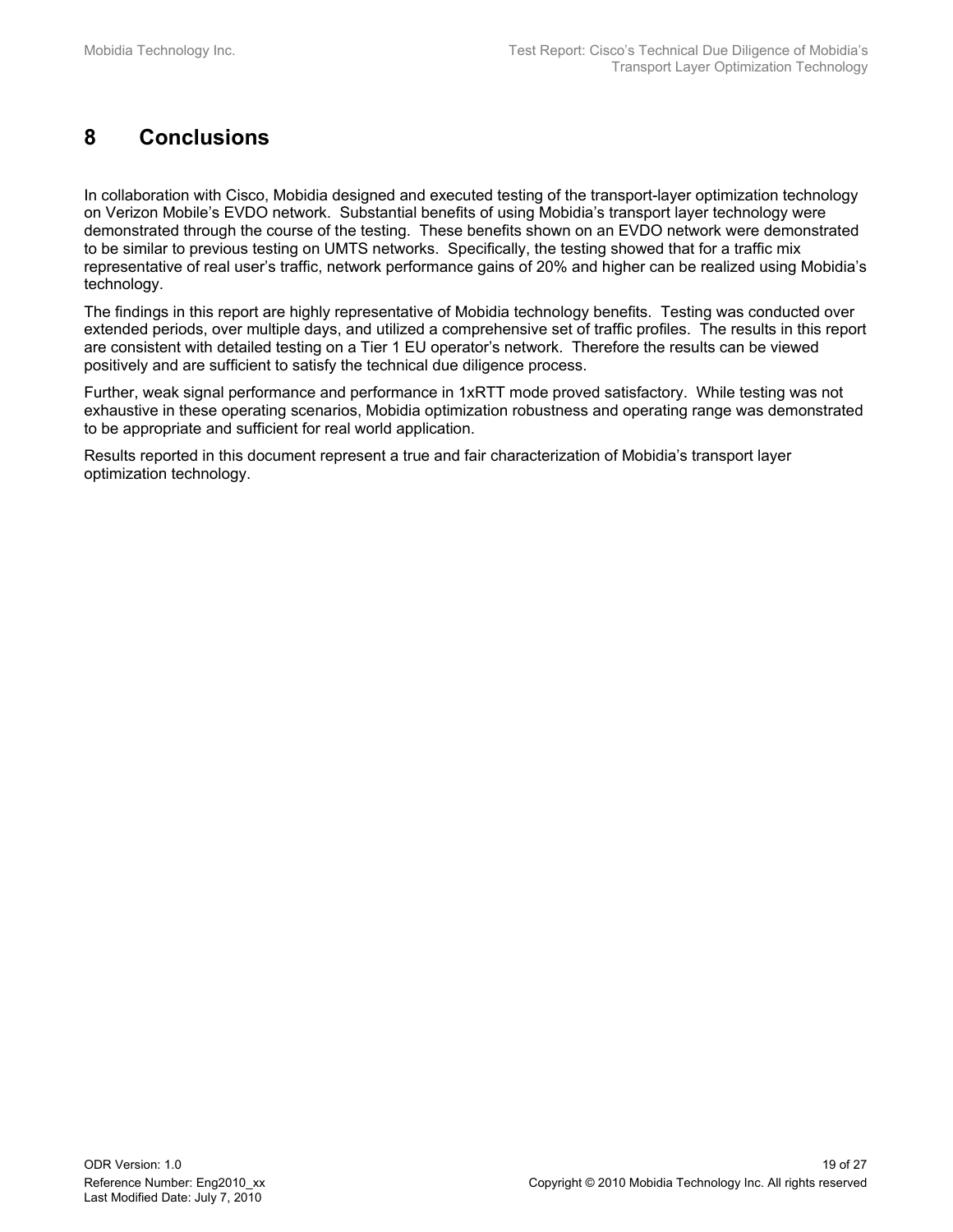## **Appendix A Testing on Verizon EVDO at Other Locations**

Previous to testing in Andover, MA, Mobidia completed similar optimization testing in central Boston. These results are presented in this section.

In summary, the results in central Boston during April 2010 were consistent with testing performed in May 2010 in the Andover test location. This urban location was chosen to increase the likelihood of directly observing and identifying busy hour effects, and then assessing optimization performance in this network condition. A clearly identifiable busy hour was not identified in this location as was the case in Andover. Further to the central Boston testing, Mobidia completed testing in New York City, with similar findings. The performance optimization in all locations is very consistent as can be observed in the data presented in this section.

#### **Test Results from Central Boston**

Multiple UE testing at the central Boston (urban) location provided very similar results to those captured in Andover (rural). This was somewhat of a surprise as it initially was predicted that due to greater mobile data use and density the urban location would more clearly demonstrate impacts for busy hour congestion. In general terms, rural locations are expected to experience coverage issues, while urban locations are expected to experience only capacity issues. As noted in Section 7.1, clearly discernable busy hours were not identified in the data collected (further and deeper analysis may provide new insights on this topic). Alternatively, there is strong evidence that Mobidia optimization performance is consistently delivered on Verizon EVDO network independent of location.

The impact of DMP on collocated TCP users observed in central Boston (99%) was significantly lower than observed in Andover (95%). In tests on other (UMTS) networks, values of 99% to 102% are typical for the relative impact of DMP on TCP users.

| Benefit: Higher aggregate data rate (Multiple UE)<br>Location: Onyx Hotel, (Central) Boston, MA<br>Dates: April 8/11/12/13, 2010 |                                            |                                                                                                |
|----------------------------------------------------------------------------------------------------------------------------------|--------------------------------------------|------------------------------------------------------------------------------------------------|
| <b>Traffic type</b>                                                                                                              | <b>Expected Result</b>                     | <b>Test Result, relative to</b><br>same transfers under<br>same conditions using<br><b>TCP</b> |
| Impact of DMP users (UE2,3,4)<br>40/30/30 Traffic mix                                                                            | Positive impact for DMP users              | 126% in average realized<br>data rate                                                          |
| Aggregate (all users) data rate<br>40/30/30 Traffic mix                                                                          | and for aggregate                          | 118% in average realized<br>data rate                                                          |
| Impact of DMP on TCP user                                                                                                        | Minimal impact to TCP users<br>within test | 99% of performance<br>compared to when multi-UE<br>utilized only TCP.                          |

#### **Table 8 - Higher Aggregate Data Rate Result**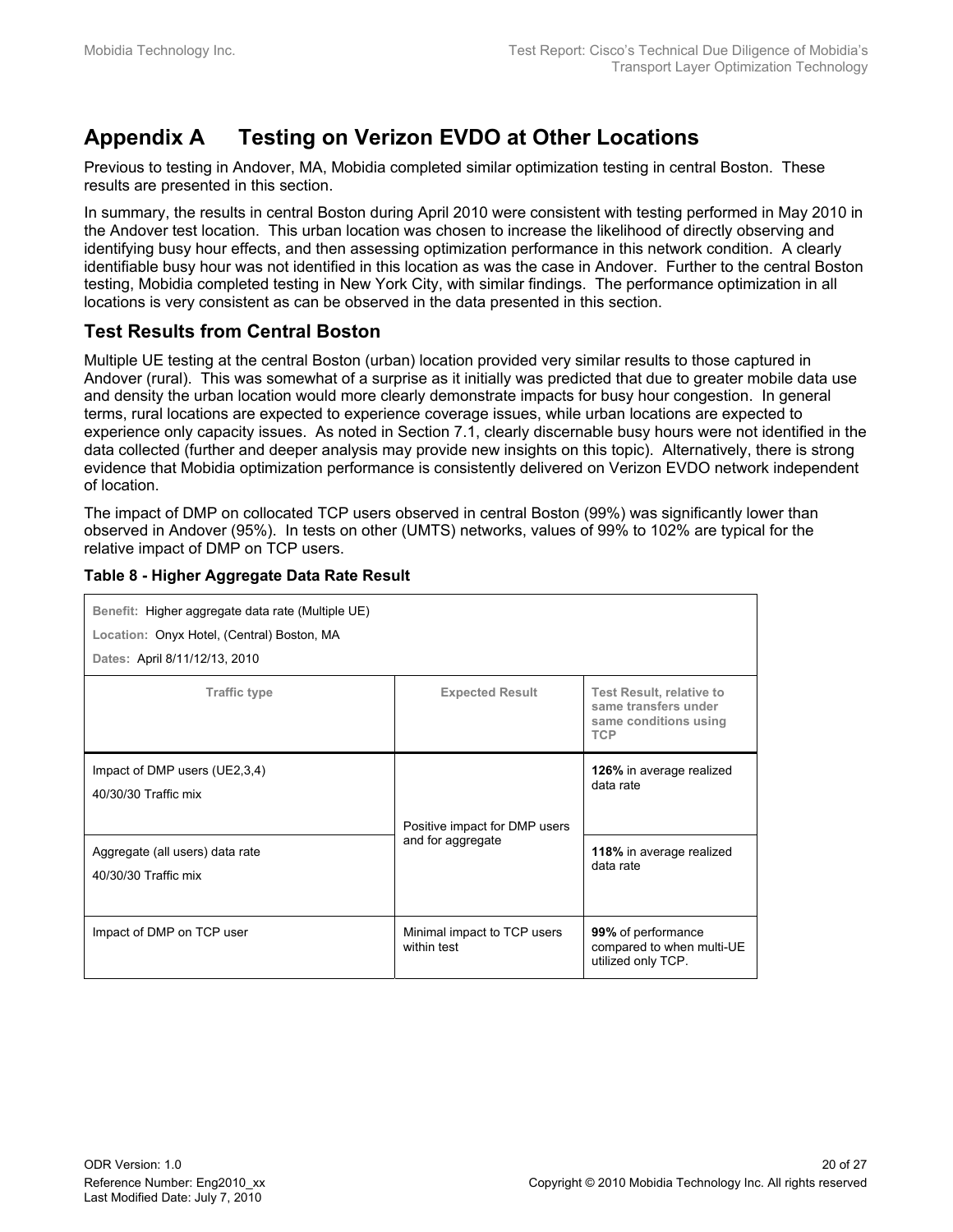## **Appendix B Data Rate and Capacity Recovery Calculations**

Time to completion (TTC) is the metric found to most conveniently measure transport layer efficiency. Based on guidance from operators, it is representative of network capacity consumption.

A test run is when an identical test profile is executed twice (and back-to-back), once for TCP and once for DMP. The corresponding two TTC values can be used to make a comparative value.

#### **Data Rate Benefit**

The calculation of how much faster the realized data rate achieved by DMP is than TCP is relatively simple. Assuming the same file is transferred or loaded which is defined in the test, the data rate benefit is the ratio of TTC of the respective TCP and DMP sessions in the test. Multiple test runs will be executed for a given test profile and a statistical average of the benefit is calculated across all runs is given by the following expression, in percent:

Data rate benefit =  $\sum (TTC_{TCP}[x])$  /  $\sum (TTC_{DMP}[x]),$ 

 $x = 1$ . N, where N is the number of runs of a specific profile.

### **Capacity Recovery Benefit**

Another possible calculation to demonstrate the benefit is capacity recovery (CR). This is a measure of the network resources that are freed by having sessions complete faster using DMP.

Multiple test runs will be executed for a given test profile, and a statistical average of the CR values will be calculated across all runs. CR and is defined as follows:

CR[profile A] = 1 – ∑(TTC<sub>DMP</sub>[x]) / ∑(TTC<sub>TCP</sub>[x]),

 $x = 1$ ..N, where N is the number of runs of a specific profile.



**Figure 4 - Diagram of Capacity Recovery Calculation**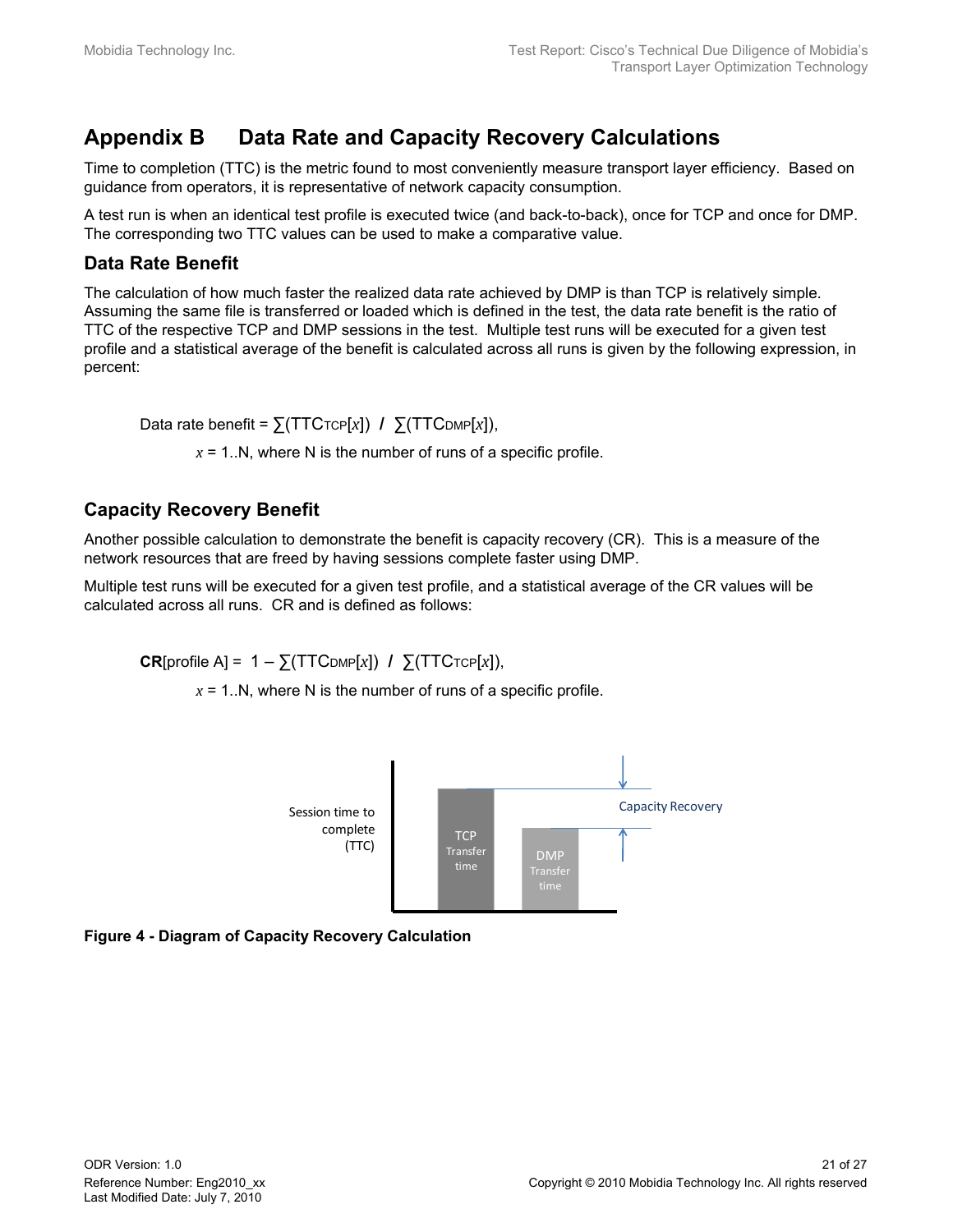## **Appendix C Configuration of Test Laptop**

### **UE setup**

Test laptops are instrumented with the following programs:

- UE Test Framework
- Mobidia Measurement Tool (MMT)
- Wireshark (v1.3.4)
- Microsoft Internet Explorer 8
- YouTube framework (Google/YouTube API set v2.0)

The Wireshark application enabled full packet capture of all traffic of the test laptops.

The Mobidia Measurement Tool (MMT) is a tool that launches the various applications replacing human (mouse click) commands. The MMT reports session start and stop times to the UE Test Framework.

### **Equipment Used in Testing**

UE

- Microsoft Vista SP2 laptops
	- o Default Windows settings and configuration
- USB 3G dongles (Verizon CDMA, retail purchased)

#### MAG Server

- HP blade server; Linux CentOS 5.2
- Installed in Axcelx colocation, Somerville, MA

#### Web and FTP Server

- HP blade server; Linux CentOS 5.2
- Installed in Axcelx colocation, Somerville, MA

Wireshark Server

- MS Server 2003
- Installed in Axcelx colocation, Somerville, MA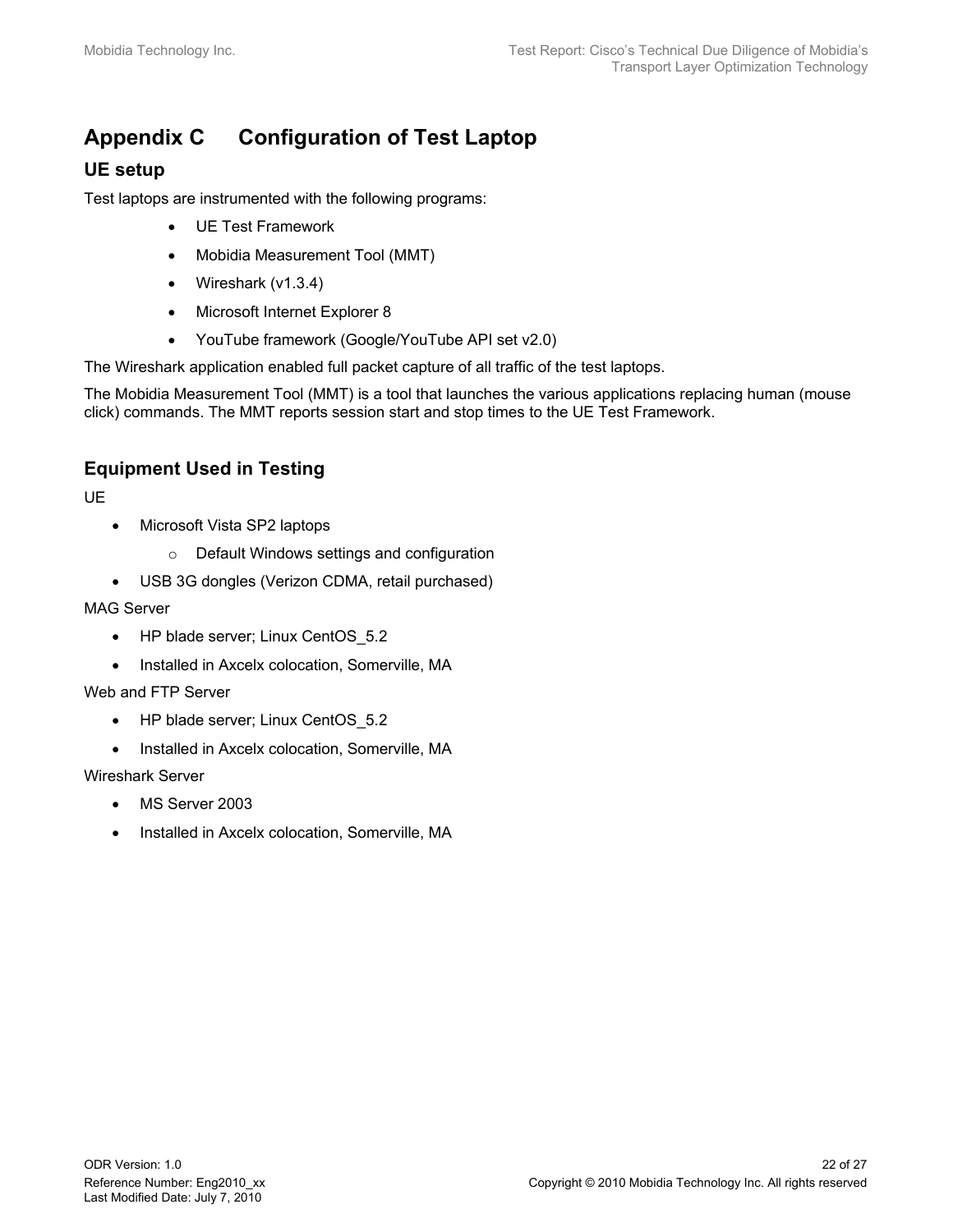### **Appendix D Mobidia Technology & Corporate Overview**

Mobidia's technology provides mobile operators with a revolutionary new software platform that enhances their mobile data networks by leveraging the distributed computing power of millions of connected laptops, netbooks, and smartphones. The software recovers capacity from the existing wireless network while speeding the delivery of data to subscribers to make networks more efficient and profitable. Mobidia's platform can also be deployed to enhance existing subscriber, and service, policy solutions.

Mobidia takes an innovative approach by using software that resides on the subscribers' smartphones or laptops and software that is installed in an operator's core network. Once deployed, it is fully transparent to subscribers' applications or services and the operators existing network infrastructure. The solution seamlessly interfaces with other optimization, DPI, and policy solutions.

Mobidia's transport layer optimization solution, the first commercially available component of its platform, has repeatedly demonstrated an ability to recover 15-30 percent of network capacity at peak times, and under peak loads. Mobidia is working closely with the world's leading mobile operators and solution providers to integrate this optimization into their mobile networks. In 2009, Mobidia conducted over 10 network trials, tests, and network characterizations in Europe, Asia, and North America. The results of these trials conclusively demonstrated:

- The solution's ability to recover network capacity in a number of different network topologies.
- The solution's compatibility with and additive benefits to existing content compression, transcoding, and other higher layer optimization technologies.
- The solution's positive impact on subscribers' experience by accelerating their data sessions and decreasing the variability of connected services.

Mobidia is a venture-funded corporation, located in British Columbia, Canada with a regional presence in the US, UK, Germany, and Singapore. Our staff has worked with Microsoft, Symbian, Motorola, Samsung, LG and PMC-Sierra creating optimized protocols stacks, developing radio modems, mobile operating systems and core network elements. We are a group of passionate mobile experts that understand the challenges of mobile networks at a protocol, RAN, and platform level.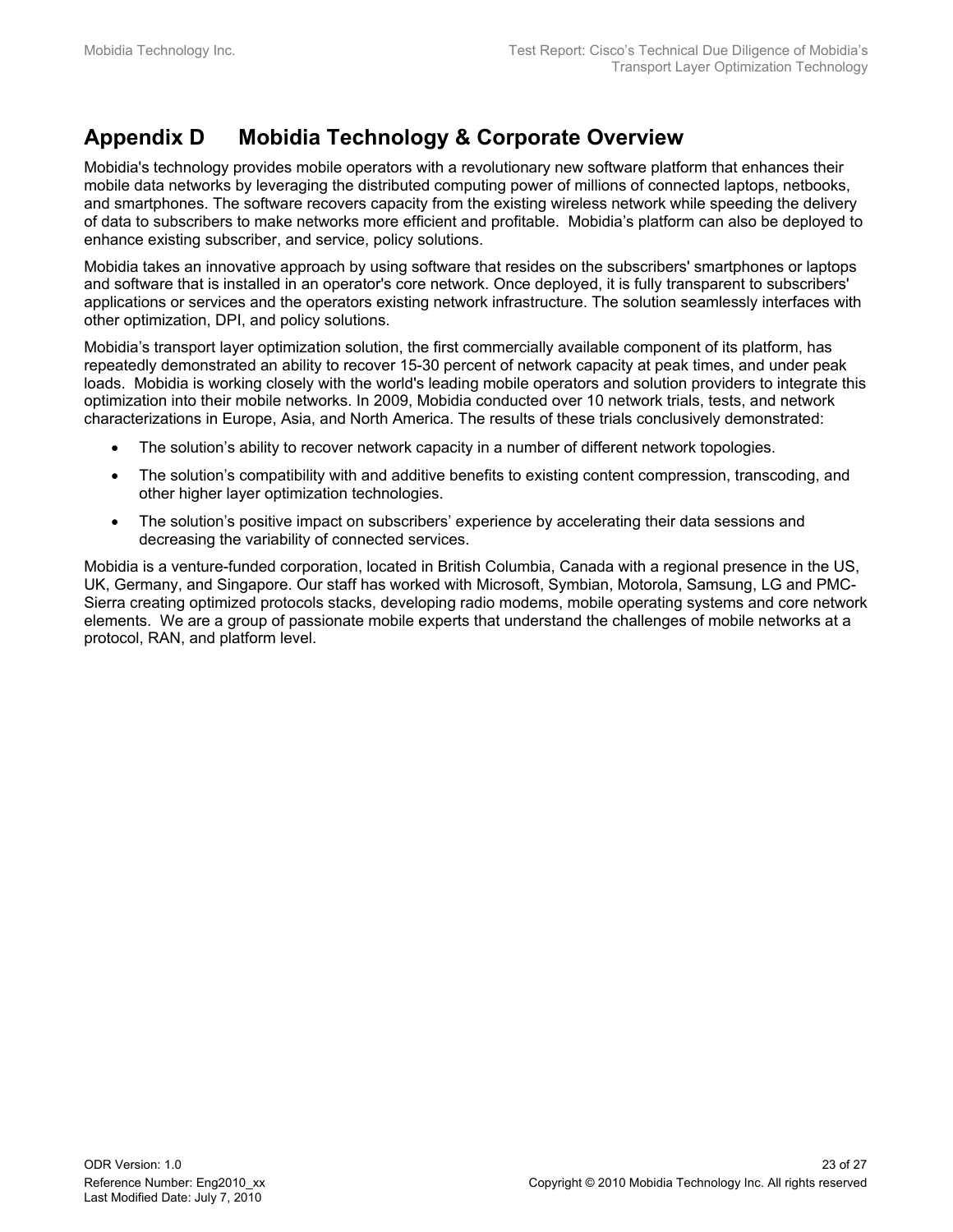### **Appendix E Mobidia's Transport Layer Optimization Technology Overview**

Mobidia's transport optimization solution addresses the inefficiencies of TCP on mobile networks by implementing an innovative protocol that is an extension of the standard user datagram protocol (UDP) and optimized for wireless connections and a wireless environment. The solution is implemented at layer 4 and achieves compatibility and interworking with existing network elements and provides complete transparency to subscribers' applications and services. The solution is able to address and optimize TCP traffic without generating incompatibility or disruption to existing technology. As a result, efficiency is gained while maintaining the benefits from other investments and solutions.

At a high-level, Mobidia's solution decouples bandwidth rate from latency, increasing throughput and better utilizing available network resources. All TCP sessions across the radio access network (RAN) will be accelerated yielding higher data rates. Through enhanced management of resources across multiple sessions, resources are also conserved to further increase efficiencies and provide more stable connections. The net results of implementing the solution are that network capacity is recovered and subscribers' experiences are enhanced. Furthermore the greatest benefits of the Mobidia solution, and its highest performance relative to TCP, will occur when resources are needed most – during "busy hours" and under peak loads.

#### **Optimization Mechanisms**

There are a variety of mechanisms that Mobidia utilizes to optimize data traffic. Primary methods include:

**Optimized Acknowledgement Algorithm** Mobidia's transport optimization uses an algorithm that provides all the reliability of TCP but provides a couple of very important enhancements including less sensitivity to downstream and upstream variability.

**Connect-rate Aware Ramp** Mobidia's solution identifies available per user RAN resources and quickly moves to an optimal bandwidth rate.

**Optimized Congestion Management** Utilizing the fast ramp and optimized ACK algorithm, bandwidth rate thresholds are defined quickly and are based on physical resources and per user equipment (UE) allocation.

**Improved Congestion Buffering** Mobidia's proprietary buffering leverages software on the user equipment to intelligently manipulate buffer sizes.

**Intelligent Multi-Session Resource Allocation** Mobidia instantly allocates resources between multiple sessions while managing "fairness".

| <b>Enhancement</b>                     | <b>Primary Benefits</b>                                                                                                                                                                                                                                                                   |
|----------------------------------------|-------------------------------------------------------------------------------------------------------------------------------------------------------------------------------------------------------------------------------------------------------------------------------------------|
| Optimized Acknowledgement Algorithm    | • Higher data rate in high-latency conditions<br>Higher and more stable data rate during times of latency modulation (such<br>$\bullet$<br>as during "busy hours")<br>Decreased sensitivity to short-term increases in latency<br>٠<br>Decoupling of downlink rate from uplink conditions |
| Fast Bandwidth Rate Ramp               | • Higher data rate with faster completion times<br>• Especially significant and noticeable with small files (such as web page<br>downloads)<br>More bandwidth allocated per user equipment                                                                                                |
| <b>Optimized Congestion Management</b> | Higher data rates and decrease susceptibility to latency<br>$\bullet$<br>Recovered capacity typically "lost" from TCP inefficiencies during busy<br>times                                                                                                                                 |
| Improved Congestion Buffering          | Increased performance and stability of network connection<br>٠<br>Realized data rate is decoupled from short term variations from receive<br>rate of user equipment                                                                                                                       |
| Multi-Session Resource Allocation      | • Reduction in backhaul congestion                                                                                                                                                                                                                                                        |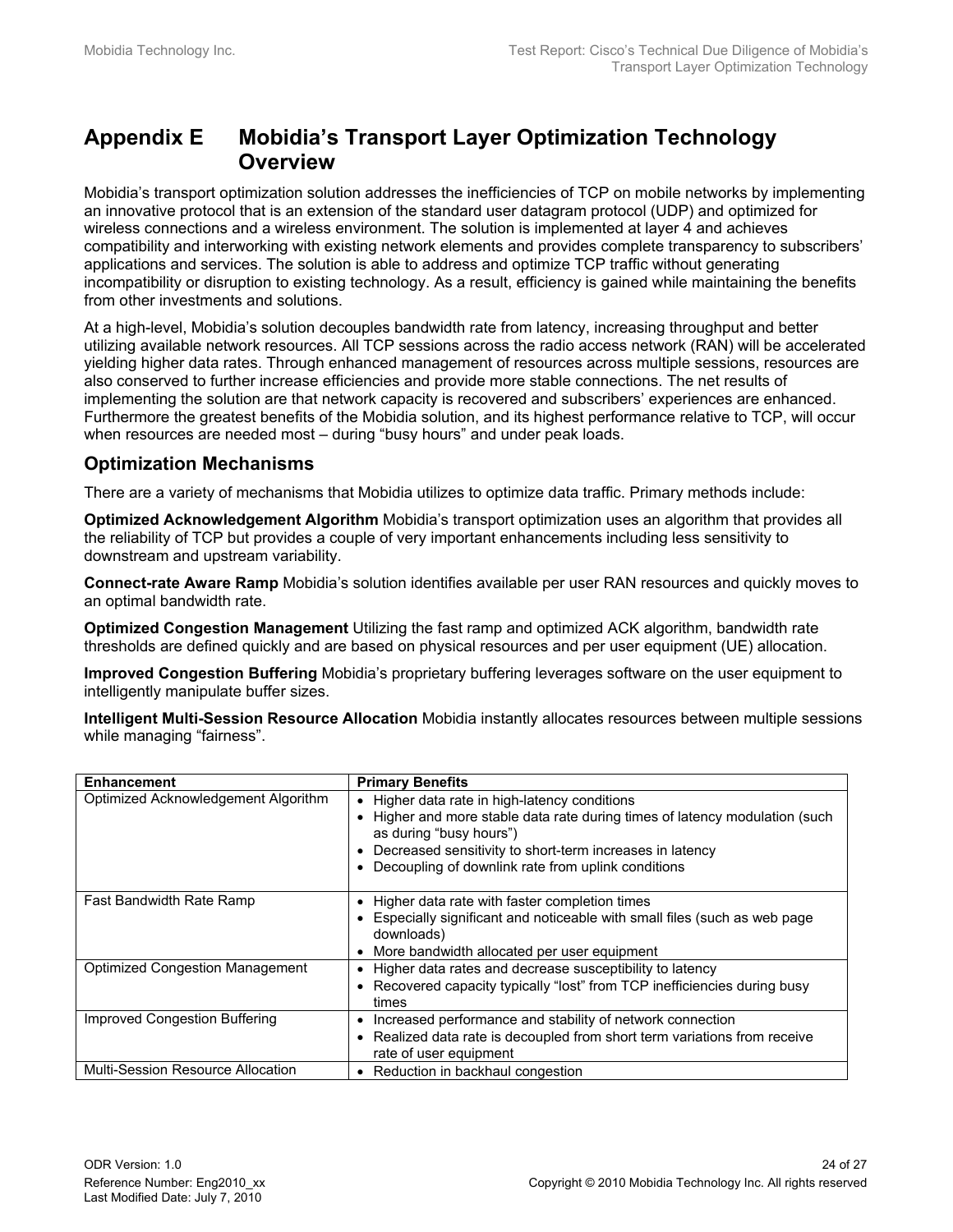### **Solution Differentiation**

As demonstrated, Mobidia's impact to both the network and subscriber experience is considerable. Equally valuable to wireless operators is the solution's characteristics that speed deployment and enable interworking with existing network elements. These characteristics represent Mobidia's differentiation and unique approach.

**Transparency** Mobidia's core components of its transport optimization solution can be deployed transparently to existing technology. The technology is completely transparent to subscribers and does not degrade the subscribers' experience in any way. It is deployed and runs at layer 4, completely under the application layer. As a result, it is "invisible" to applications, services, and core network elements.

**Complimentary** The optimization occurs at the transport layer without any modification to packet's payloads. The solution does not aggregate sessions nor does it create "tunnelled" traffic. As a result, the solution runs transparently and limits any disruption to policy engines, deep packet inspection, quality of service (QoS) implementations, and other traffic management strategies. In multiple field tests and trials, the solution has been proven to show interworking with client/server-based optimization solutions (such as compression).

**Additive** Mobidia's solution has repeatedly demonstrated efficiency gains of 15-30% on networks with both server and client/server-based optimization solutions deployed. Mobidia's transport optimization compliments other optimization technologies and provides the foundational efficiency to complete a data traffic management strategy.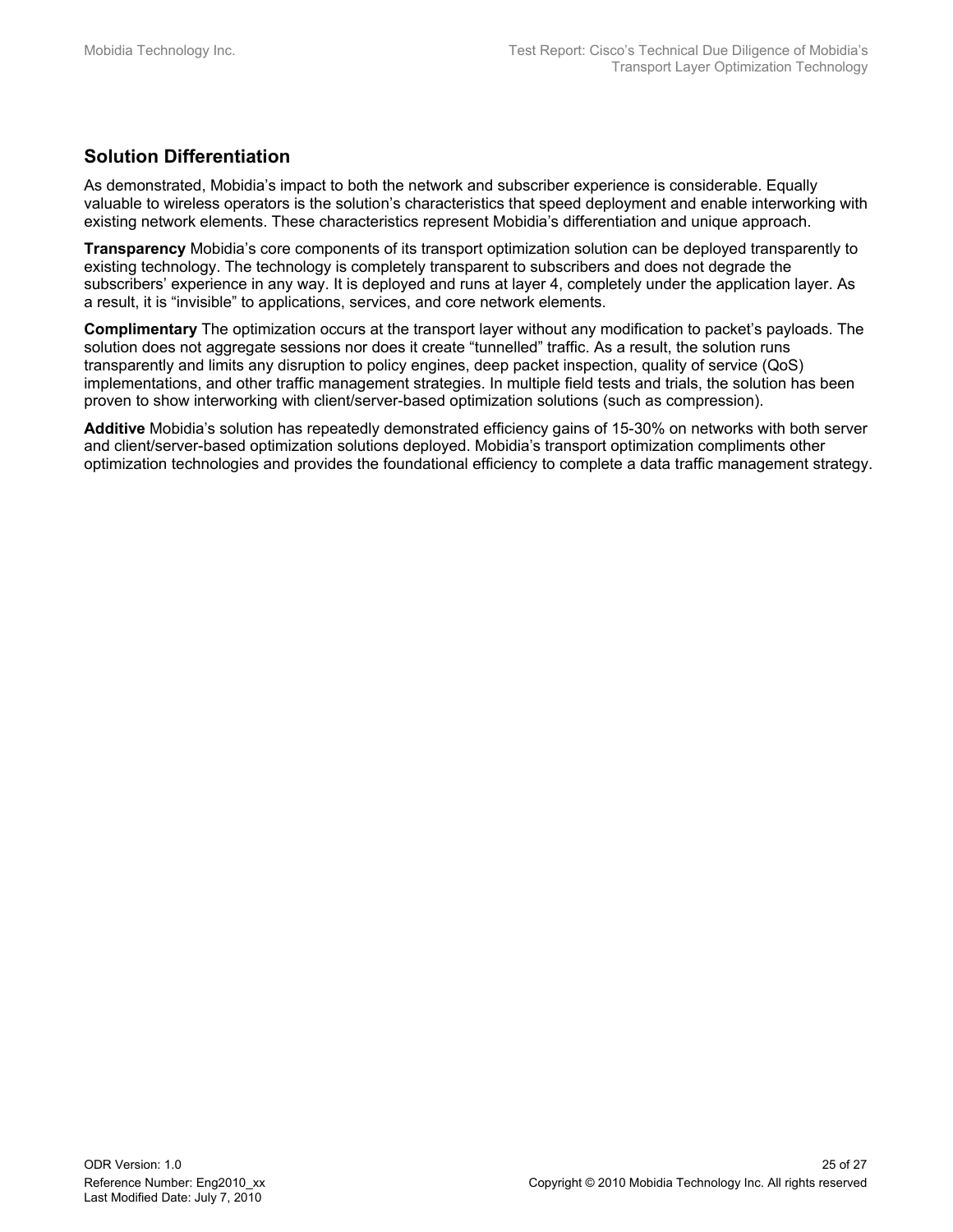## **Appendix F Results from EU Tier-1 Operator Testing**

### **Executive Summary**

Under the sponsorship and supervision of a Tier-1 European mobile operator, Mobidia conducted a trial of its innovative transport layer optimization technology on the operator's network. The goal of the testing was to quantify expected reductions to CAPEX investment required to meet the demand of growing mobile data users and usage that this technology can provide. The testing was performed in October and November 2009. The specific goal of the tests described in this report was to confirm efficiency performance of Mobidia's technology in the deployed network environment during fully-loaded (busy-hour) conditions.

The test setup was designed to demonstrate the capacity recovery benefits of Mobidia's technology in conditions as representative as possible of real network scenario. With focus on fully-loaded network conditions, the results indicate benefits of recovered (or increased) network capacity and of stabilized user experience during congested network conditions.

A further objective of the testing was to confirm whether the previously identified performance gain (capacity recovery) would be preserved as deployed with the latest generation network architecture which includes a content optimization solution.

The specific defined objectives of the trial were:

- To demonstrate acceptable or better performance (approximately 10% or greater Capacity Recovery) of Mobidia's transport layer optimization technology within the deployed mobile network with content-layer optimization enabled.
- The target network environment mirrored the currently deployed mobile network under fully-loaded conditions. Public Access 3G radio connections and approved, unmodified, retail user equipment were utilized for all testing.

The trial was conducted as follows:

- The trials were performed in accordance with the Test Plan, developed by Mobidia and approved by the sponsoring operator. The test topology, harness, and methodology were audited and approved. Tests were run in November 2009.
- Deployment strategies and technology was also studied within the scope of the trial, but this topic is not addressed within this report.

| Result                                                     | <b>Description</b>                                                                                                                                                                                                                          | Value         |
|------------------------------------------------------------|---------------------------------------------------------------------------------------------------------------------------------------------------------------------------------------------------------------------------------------------|---------------|
| Capacity Recovery<br>(CR) Performance                      | Test that Mobidia technology will increase network capacity<br>under fully-loaded, busy-hour conditions, in target network<br>topology with existing content optimization elements enabled.<br>Threshold performance: approx. $\geq 10\%$ . | 25.4%         |
| Content optimization<br>compatibility                      | Operator audit of the normal functional operation of the content<br>optimization currently deployed while Mobidia's technology is<br>enabled.                                                                                               | Interoperable |
| Capacity recovery<br>weighted by traffic mix<br>in network | Value is calculated based on operator provided traffic mix of<br>35% web, 35% YouTube, 20% FTP.                                                                                                                                             | 22.4%         |